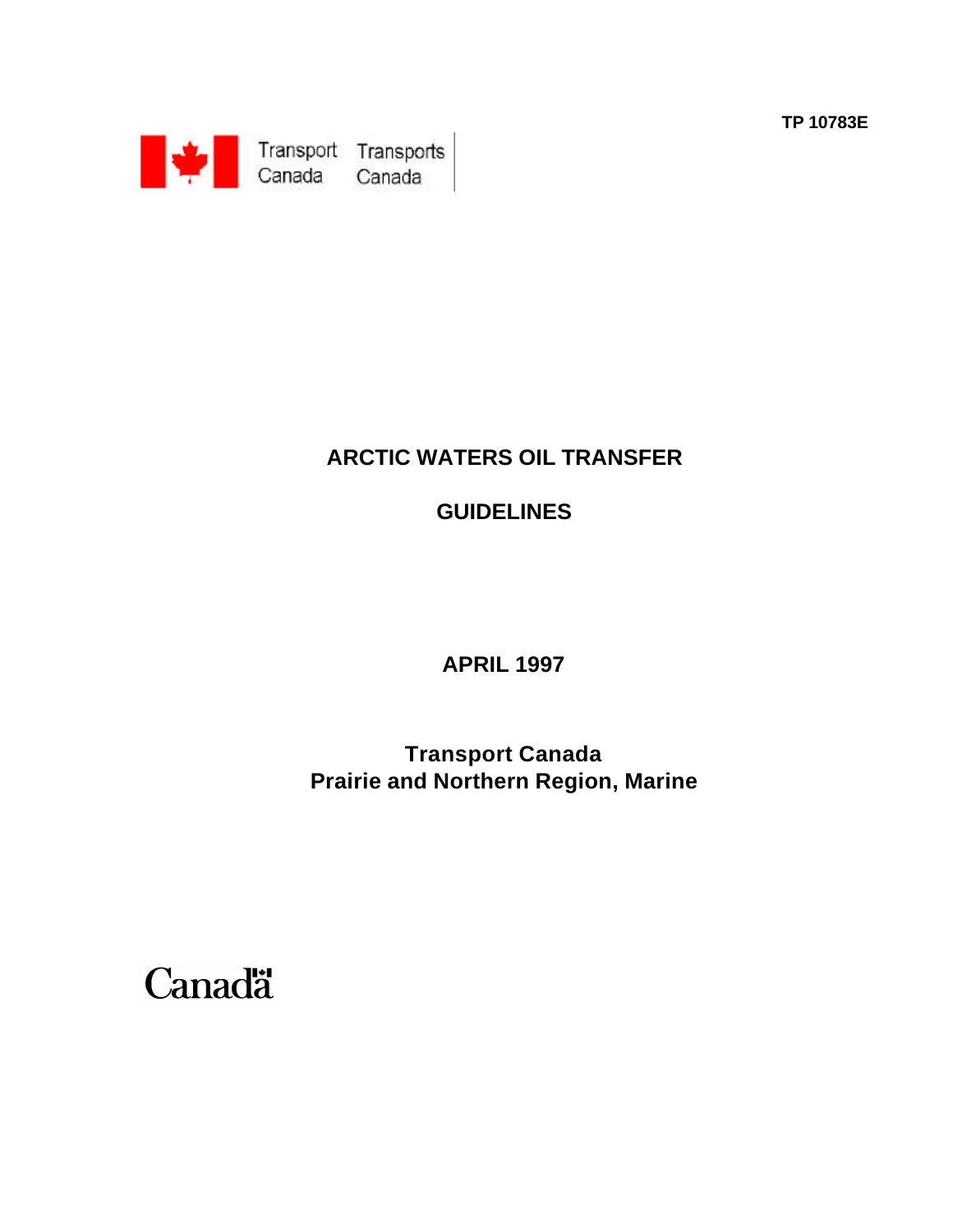#### **ARCTIC WATERS OIL TRANSFER**

#### **GUIDELINES**

**TP #10783E**

**April 1997 First printed: June 1994**

**Transport Canada Prairie and Northern Region, Marine (AMNS - OTT) Place de Ville, Tower C, 14th Floor 330 Sparks Street Ottawa, Ontario K1A 0N5**

> **Tel.: (613) 991-6004 Fax: (613) 991-4818**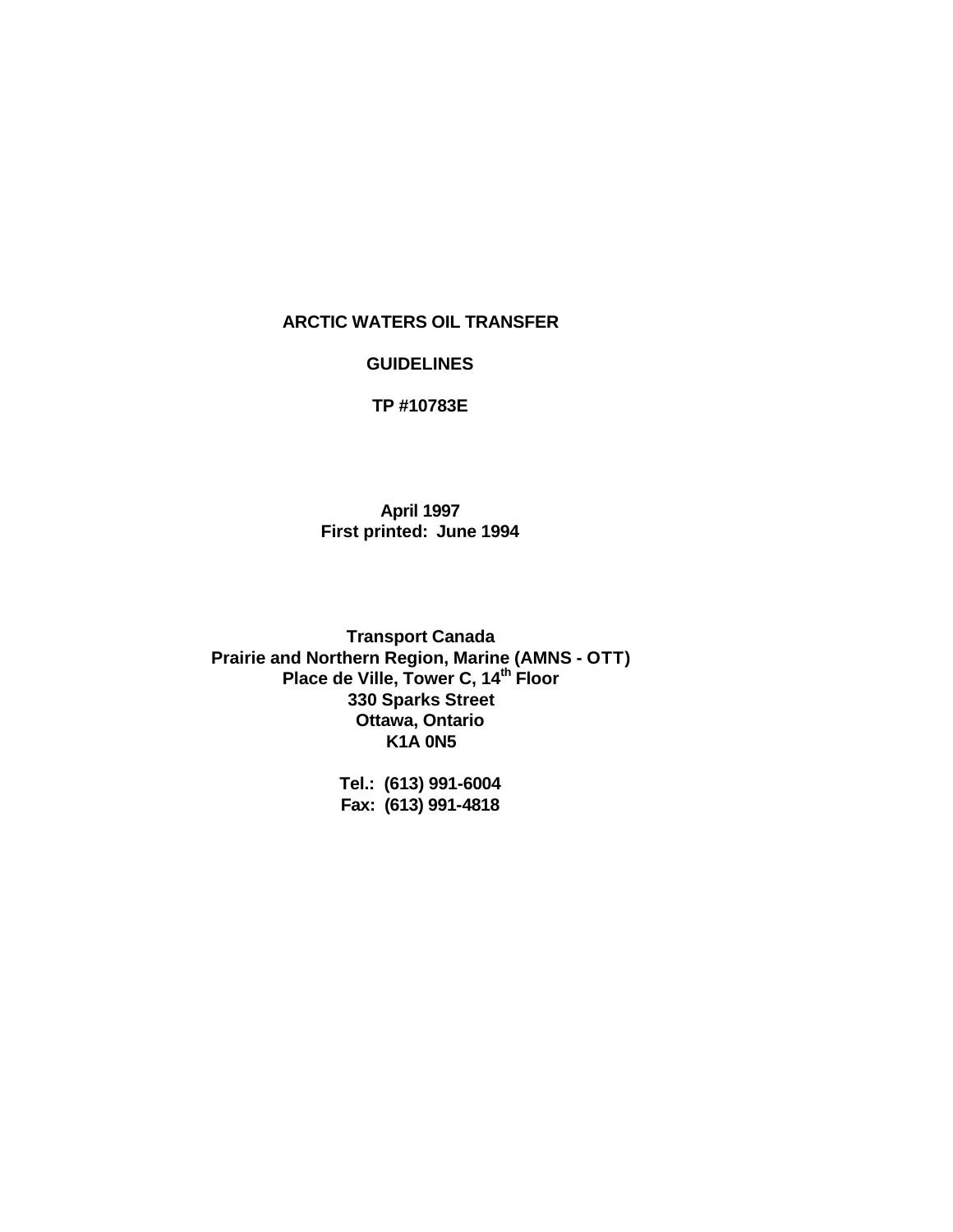#### **HIGHLIGHTS**

- A. Starting June, 1991, all oil transfers in Arctic waters are to be carried out in accordance with these guidelines.
- B. Oil transfers exceeding 500 cubic metres are to be reported in advance to Prairie & Northern Region, Marine.
- C. Oil Supervisors of Oil Transfer Operations in Arctic Waters (North of 60°00'N) are to be qualified as specified in these guidelines.
- D. Checklists are to be completed and be available for viewing by a marine surveyor.
- E. Only Transfer Particulars Checklists are to be forwarded to the Marine Branch.

#### **QUICK REFERENCE**

| 2) |  |
|----|--|
| 3) |  |
| 4) |  |
| 5) |  |
| 6) |  |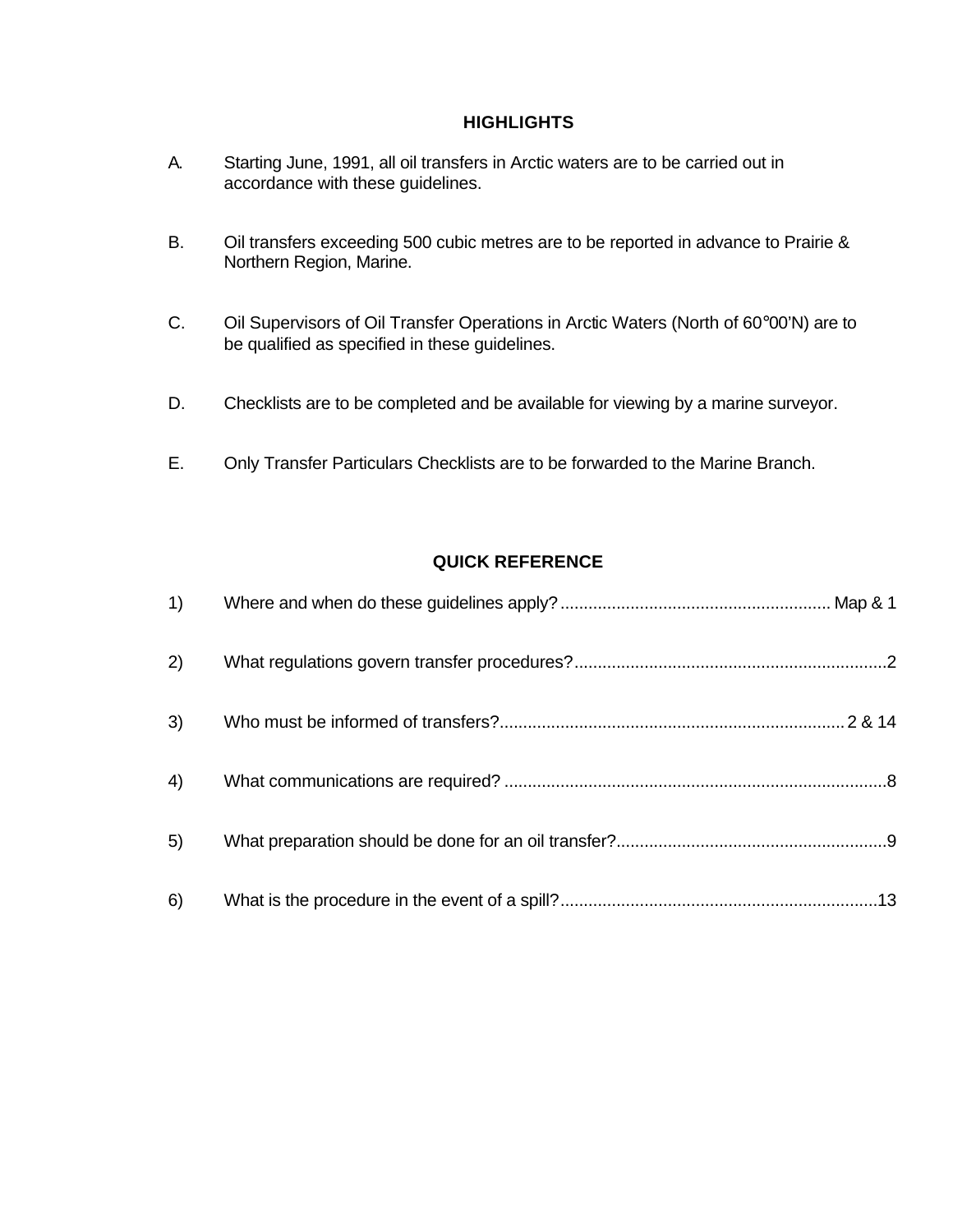## **TABLE OF CONTENTS**

| 1.0 |      |                |
|-----|------|----------------|
| 2.0 |      |                |
|     | 2.1  |                |
|     |      | 2.1.1<br>2.1.2 |
|     | 2.2  |                |
|     | 2.3  |                |
|     | 2.4  |                |
|     | 2.5  |                |
|     | 2.6  |                |
|     | 2.7  |                |
|     | 2.8  |                |
|     | 2.9  |                |
|     | 2.10 |                |
|     | 2.11 |                |
| 3.0 |      |                |
|     | 3.1  |                |
|     | 3.2  |                |
|     | 3.3  |                |
|     | 3.4  |                |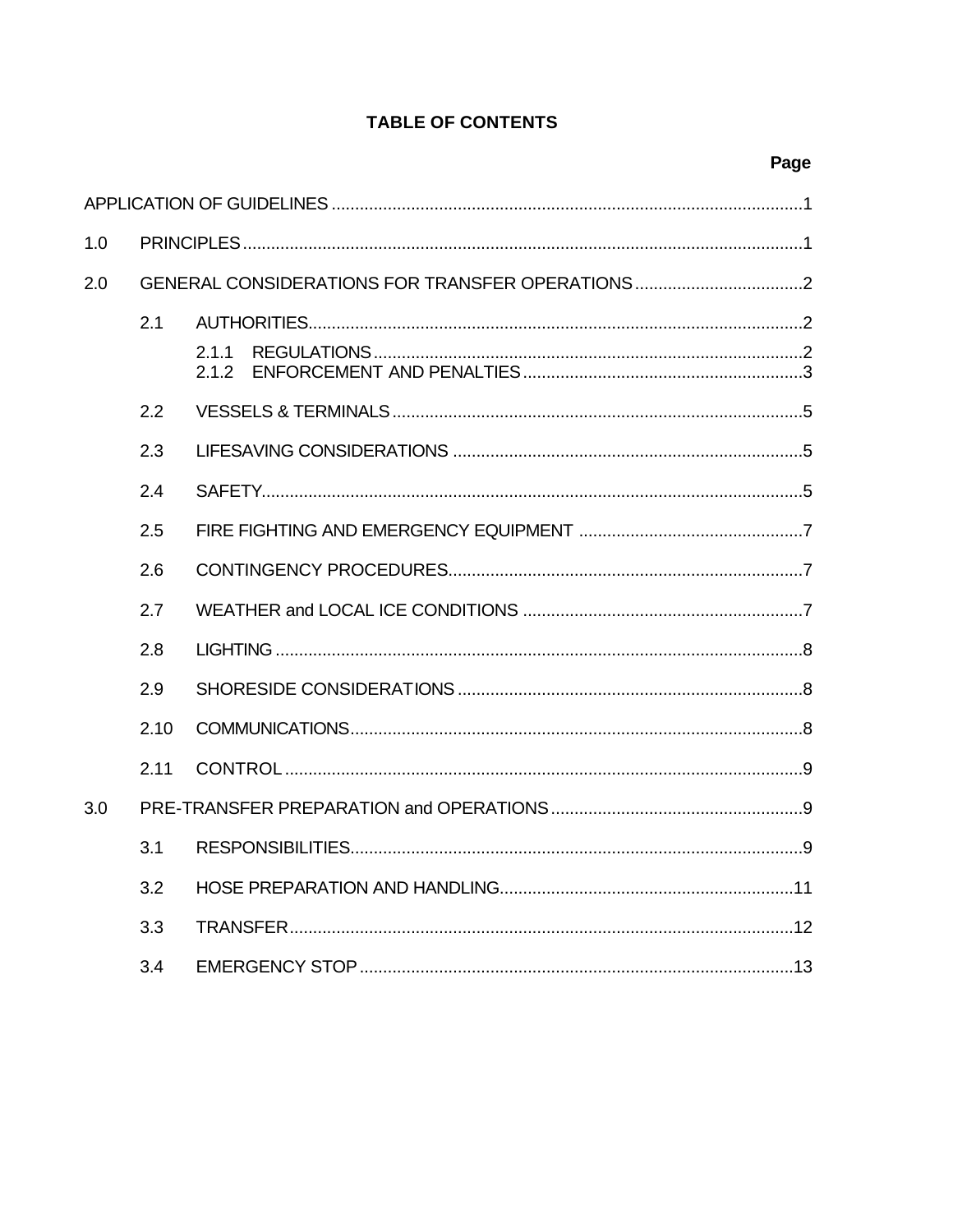| Page                                                          |
|---------------------------------------------------------------|
|                                                               |
| 4.0<br>REQUIREMENTS FOR A SUPERVISOR OF AN OIL TRANSFER       |
| <b>RECOMMENDATIONS</b>                                        |
|                                                               |
|                                                               |
|                                                               |
| <b>DIAGRAMS</b>                                               |
|                                                               |
| <b>FIGURES</b>                                                |
| FIGURE 3.1 TYPICAL VESSEL TO VESSEL TRANSFER ARRANGEMENT  15  |
| FIGURE 3.2 TYPICAL VESSEL TO SHORE TRANSFER ARRANGEMENT 16    |
| FIGURE 3.3 ALTERNATIVE VESSEL TO SHORE TRANSFER ARRANGEMENT17 |
| FIGURE 3.4 ALTERNATIVE VESSEL TO SHORE TRANSFER ARRANGEMENT18 |
| <b>CHECKLISTS</b>                                             |
|                                                               |
|                                                               |
|                                                               |
|                                                               |
|                                                               |

# **TABLE OF CONTENTS (Cont'd)**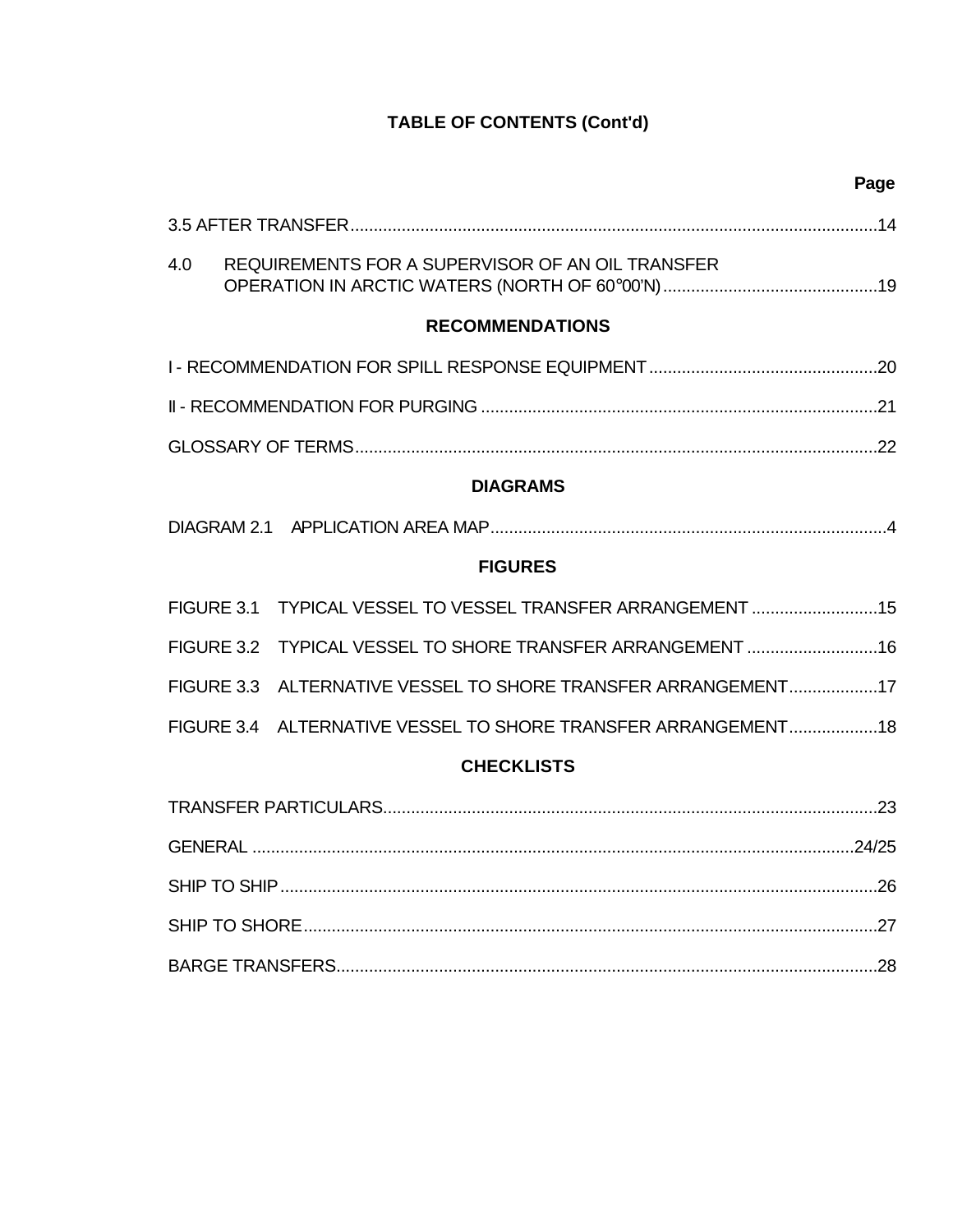#### **APPLICATION OF GUIDELINES**

Bulk oil transfer activities in the Arctic are carried out under a wide variety of conditions, from open water in a stiff breeze to ten tenths landfast ice with no light and very high winds.

These guidelines are intended to provide all Supervisors of Oil Transfer Operations in Arctic Waters (North of 60°00'N) and their crews with practical reminders and checklists, which will enable them to continue the good record that Arctic operators have in this endeavour.

These guidelines are intended to provide a better understanding of the problems and pitfalls of transfer activity in isolated areas and cold weather conditions.

The guidelines apply to any vessel engaged in bulk oil transfer operation in Arctic waters. However, only transfers in excess of 500 cubic metres, in a single event, should be reported according to the instructions in Section 2.1.

June 1, 1991, is the application date for all the aspects of this document, except for:

- the Hose Relief system (see Section 3.2); and
- purging procedures for transfer hoses (see Section 3.5).

These requirements came into effect on June 1, 1992.

• the recommendations to carry oil containment equipment, and for purging. These recommendations were added for June 1, 1994.

#### **1.0 PRINCIPLES**

The aim of these guidelines is to prevent cargo/fuel oil spillage, and the resulting environmental damage, during transfer between any two vessels or between a vessel and shore terminal/storage depot, in either direction. It applies general principles already in force south of 60<sup>o</sup>N to the northern environment.

Cargo/fuel oil spillage can be prevented by:

- The safe transfer of oil cargo or fuel under all reasonable circumstances using sound, well rehearsed practices, adequate numbers of trained and alert personnel, sufficient materials, and well maintained, thoroughly tested equipment.
- Compiling and exercising contingency and emergency plans regularly and thoroughly, to familiarize all personnel involved with the essential needs and hazards of such operations.
- Prompt and correct local response in the event of a spill
	- to safeguard life and property; and
	- lessen the environmental impact of the spill.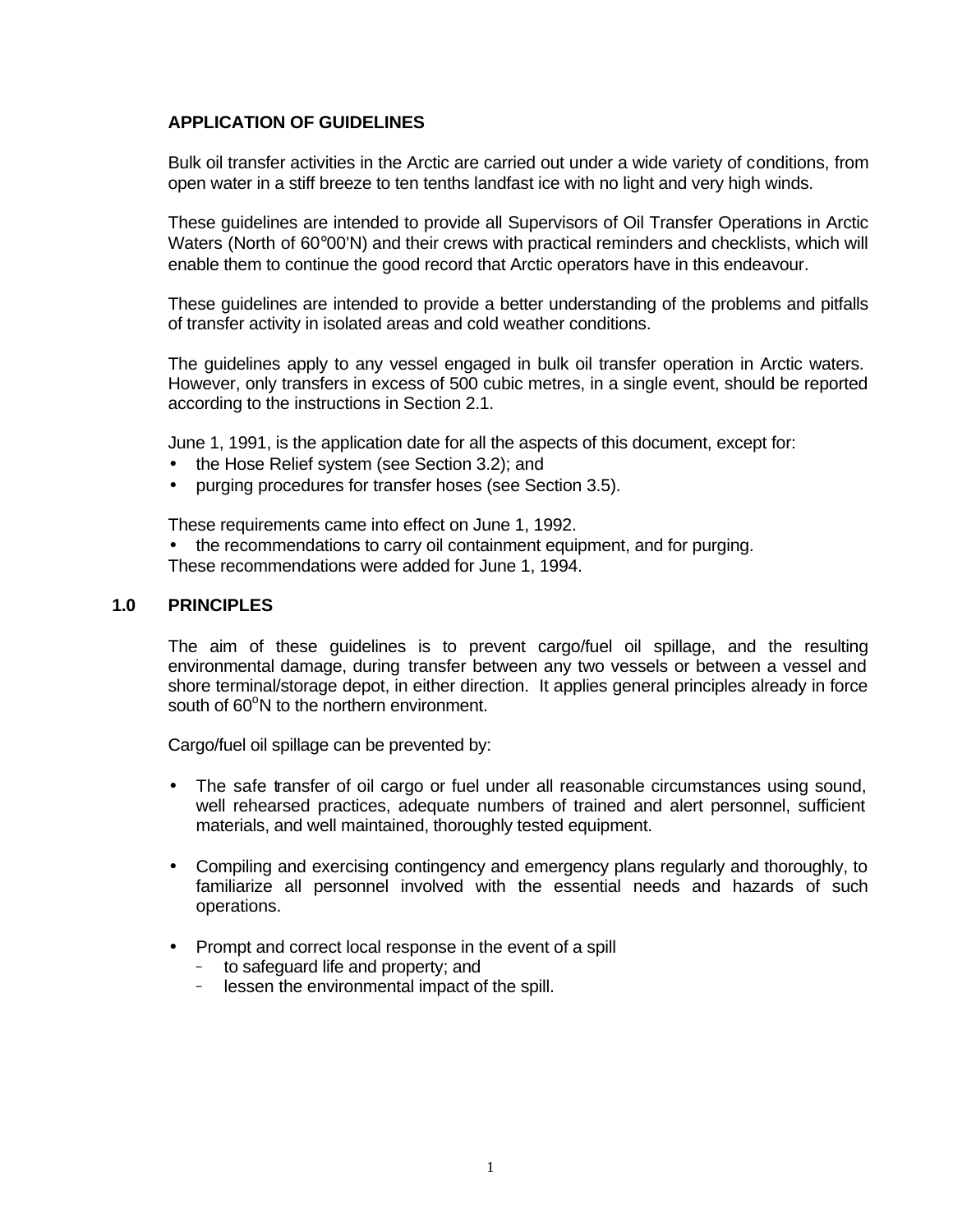• Prompt and accurate reporting of oil spills, to enable responsible authorities to mobilize resources and take appropriate measures, if required, to lessen the impact of such an event.

In summary, Supervisors of Oil Transfer Operations in Arctic Waters (North of 60°00'N) and their crews must be able to work safely and carefully, secure in the knowledge that reasonable precautions have been taken, and that adequate resources can be deployed if an unforeseen problem develops.

This document is intended as a guide only. The information it provides does not take precedence over present or future Canadian Laws and Regulations governing oil transfer and related activities. The crew's conduct must at all times be governed by the normal practice of seamanship and in compliance with all applicable requirements.

#### **2.0 GENERAL CONSIDERATIONS FOR TRANSFER OPERATIONS**

#### **2.1 AUTHORITIES**

All persons or organizations responsible for managing transfer operations, in excess of 500 cubic metres in a single event, should notify Prairie and Northern Region, Marine in Ottawa , via NORDREG or the nearest Coast Guard Radio Station, of plans for oil transfer operations in Arctic waters.

#### **2.1.1 REGULATIONS**

The following regulations apply to all transfers of petroleum oil products in Canadian waters, as shown in Diagram 2.1.

• Arctic Shipping Pollution Prevention Regulations (ASPPR), under the Arctic Waters Pollution Prevention Act (AWPPA):

This covers ship standards and activities in waters north of the 60th parallel, and east of the 141st meridian, for 100 nautical miles seaward, or an equidistant line between Canada and Greenland, and as defined in Section 3 of the AWPPA (Shipping Safety Control Zones).

- Arctic Waters Pollution Prevention Regulations (AWPPR), under the AWPPA. This covers the shipowner's liability provisions regarding spillage of waste.
- Oil Pollution Prevention Regulations (OPPR), under the Canada Shipping Act (CSA) this applies to all Canadian waters.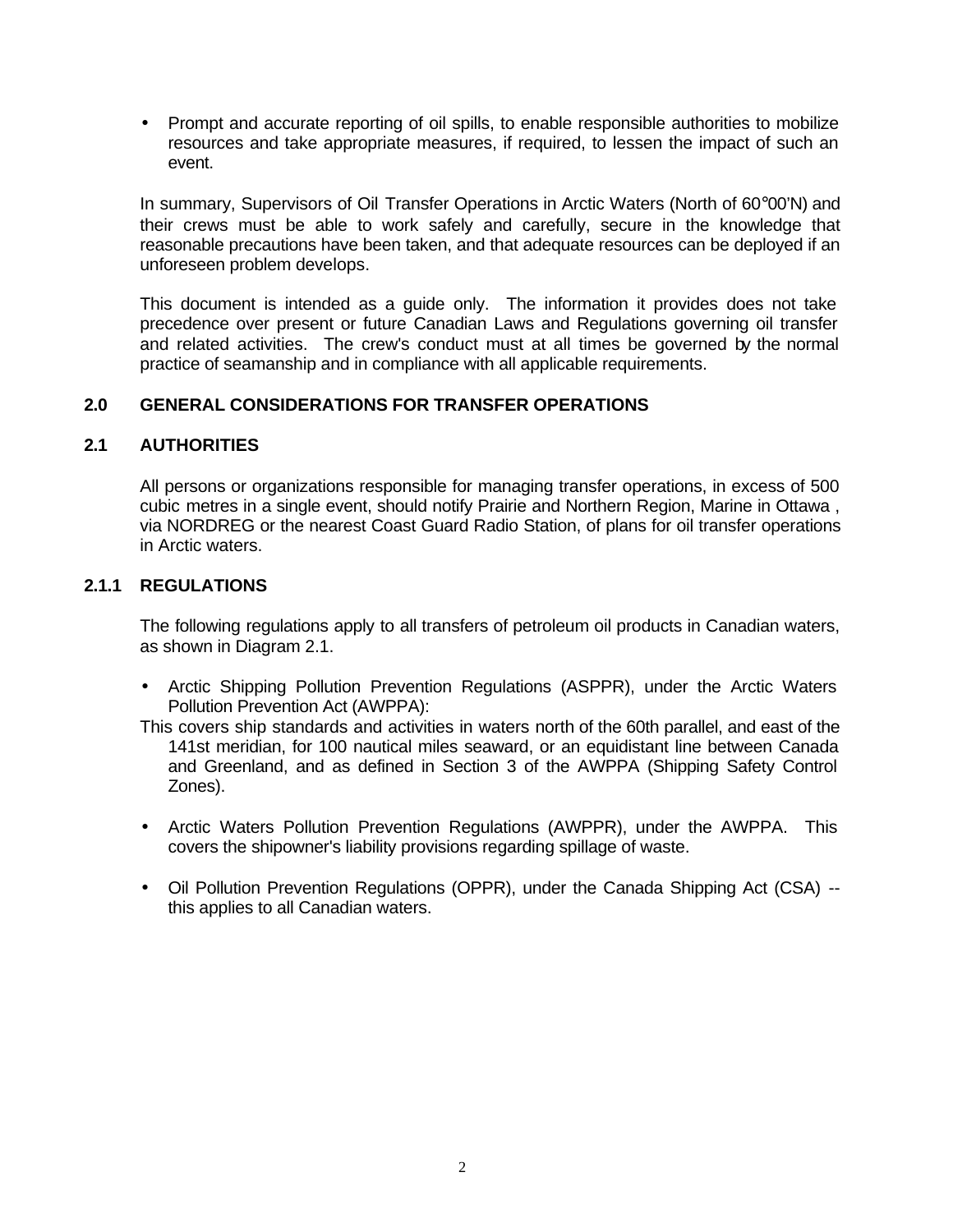#### **2.1.2 ENFORCEMENT AND PENALTIES**

To ensure that regulations governing the transfer of oil and petroleum products are enforced:

- Pollution Prevention Officers, may inspect any ship or facility in the prescribed Shipping Safety Zones, to determine compliance with the ASPPR and OPPR;
- Persons or ships found guilty of offences, described in Sections 18 and 19 of the Arctic Waters Pollution Prevention Act, are liable for fines ranging from \$5,000 to \$100,000 depending on the nature and duration of the offence;
- All ships must be covered for pollution spills and are liable to the extent provided by regulations.
- Persons or ships that discharge a pollutant in contravention of any regulation made pursuant to section 656 of the Canada Shipping Act are guilty of an offence or indictable offence, and are liable to fines up to \$1,000,000, to imprisonment, or both. There are provisions under the same Act, concerning reporting of discharges, non-compliance with a direction of a Pollution Prevention Officer, and detention of ships;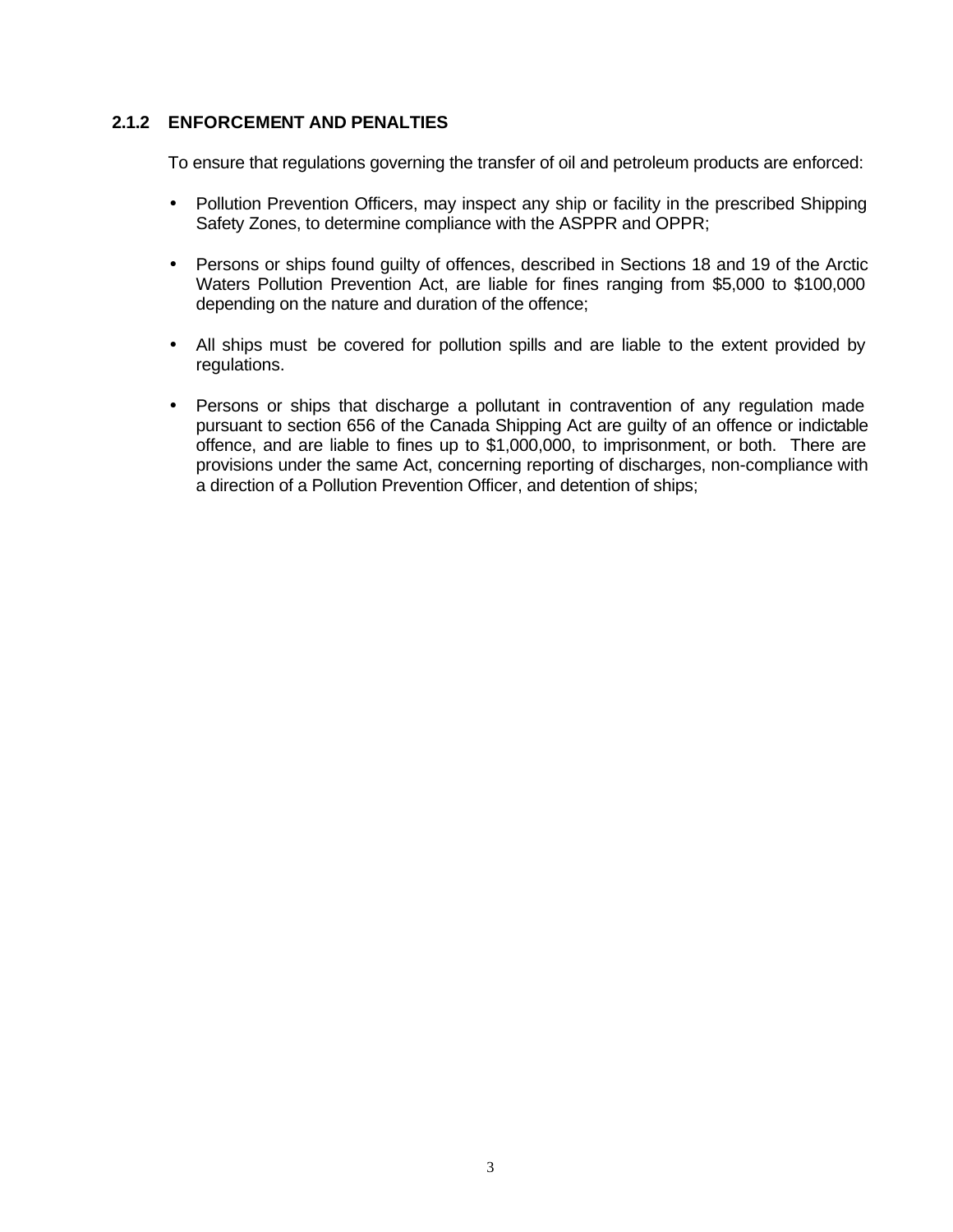### DIAGRAM 2.1



::::::::::<br>:::::::::::<br>::::::::::: **Area of Application**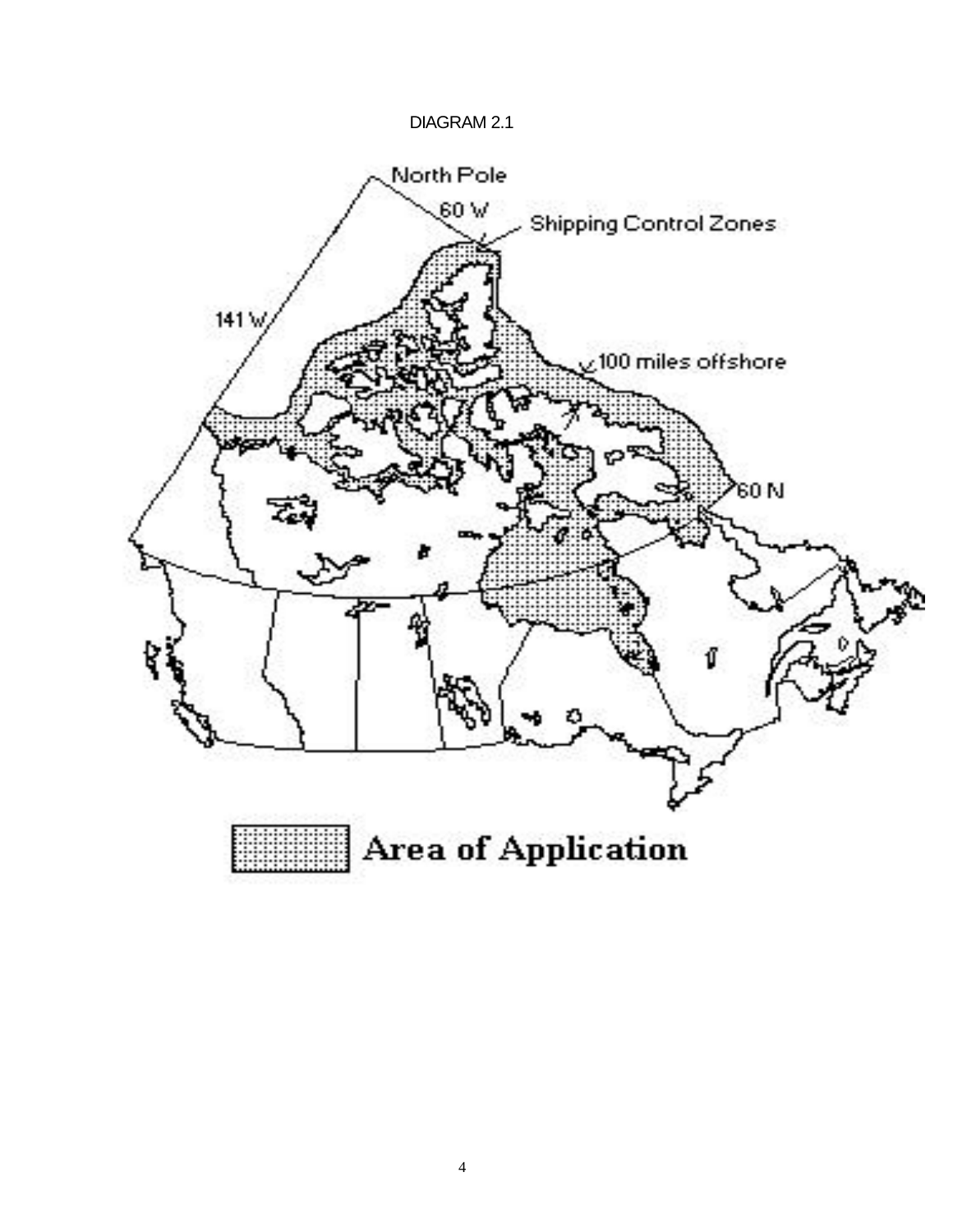#### **2.2 VESSELS AND TERMINALS**

Any vessel engaged in oil transportation, transfer or storage in the Arctic should be subject to the following conditions:

- Designed, constructed, and suitably equipped for the task and conditions;
- Operated by competent qualified persons;

When transfers are made from bulk oil storage tankers:

- If Ship Safety Certificates have expired, transfers should be carefully checked and supervised; and
- Tankers should receive or discharge oil only from shore installations that are safe and that comply with Federal, Provincial, and/or Territorial regulations and standards.

#### **2.3 LIFESAVING CONSIDERATIONS**

The following equipment should be readily available for quick deployment, or depending on prevailing conditions, worn:

- Life buoys, and other lifesaving equipment; for quick deployment (Note: powder/rocket type line throwers should not be used).
- Approved PFDs and appropriate cold weather clothing for personnel working on barges and work boats, which may be used during ship to shore or vice-versa transfers.

#### **2.4 SAFETY**

The following safety guidelines should be observed:

- "No smoking/no naked lights or flames" warning signs should be posted.
- Announcements of an impending transfer should be made, on board the vessel(s) and at shore facilities on public address systems.
- All operations personnel should be versed and rehearsed in emergency procedures and in the use of fire fighting equipment.
- Sufficient personnel and relief crews should be available to deal with intended transfer operations and to allow for sufficient rest and food breaks, and
- Ground faults found on the main switchboard should be traced and isolated immediately to prevent arcing;
- Use an Insulating Flange, in accordance with the "International Safety Guide for Oil Tankers and Terminals";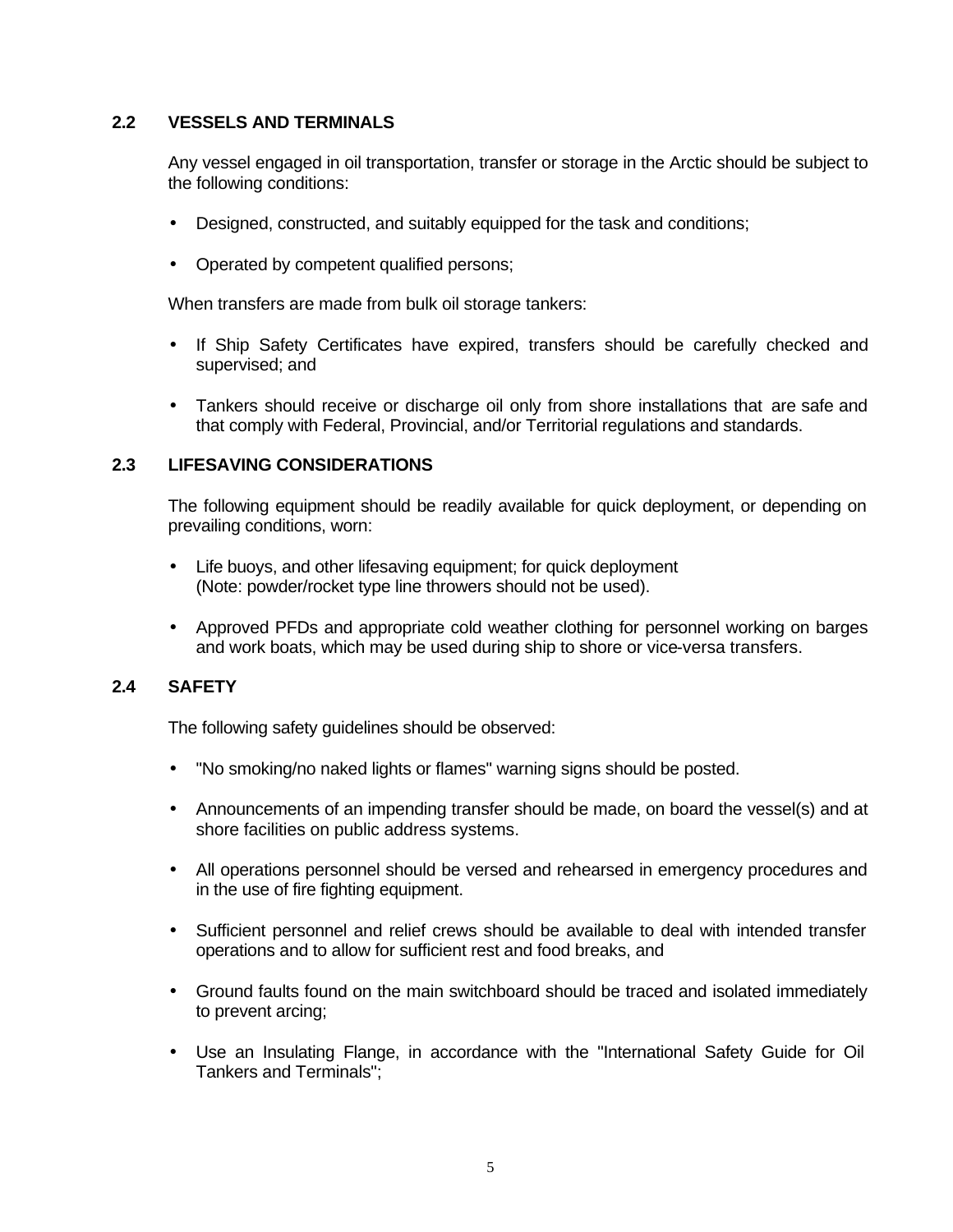- When loading crude oil of an unknown flashpoint, or products with known low flashpoints (jet B), routine checks for flammable gas concentrations should be made near tank vents, using approved test devices. If high readings for this product are recorded on deck, operations should be suspended, until gas accumulation clears to a safe level;
- Routine checks for gas concentration should be carried out during all ship-to-ship transfer operations;
- Radiated energy from HF radios and radar antennae can cause arcs or heat which can affect nearby ship superstructures, causing an ignition hazard. During ship-to-ship transfer, if high gas concentrations exist, these systems and equipment should be used with caution:
- SATCOM antennae and positioning systems are normally not classified as explosion proof electrical equipment, therefore gas concentrations should be carefully checked before satellite terminals are operated on vessels transferring volatile cargoes;
- During ship-to-ship transfer, main engines on both vessels should remain on "Standby", for the entire operation period:
	- engine's exhausts should be monitored for sparks,
	- spark arrestors should be checked prior to arrival,
	- boiler soot blowing should not be carried out during transfers;
- For barge transfers, and where appropriate, forward and aft emergency towing wires should be deployed over the opposite side of the vessel from the hose manifold in use and available for immediate use;
- Routine checks should be made of mooring arrangements and fenders, as well as gangways and nets, if in use;
- A minimum wind speed of 5 knots is required when transferring high volatile products (gasoline and jet B); and
- Petroleum fuel cargoes for the North should be tested to ensure adherence to Canadian General Standard Board (CGSB) or more stringent standards, especially relative to flash point and use of Static Dissipator Additive (SDA) in various jet and diesel fuels.

#### **2.5 FIRE FIGHTING AND EMERGENCY EQUIPMENT**

The following guidelines for fire fighting and the use of emergency equipment should be observed: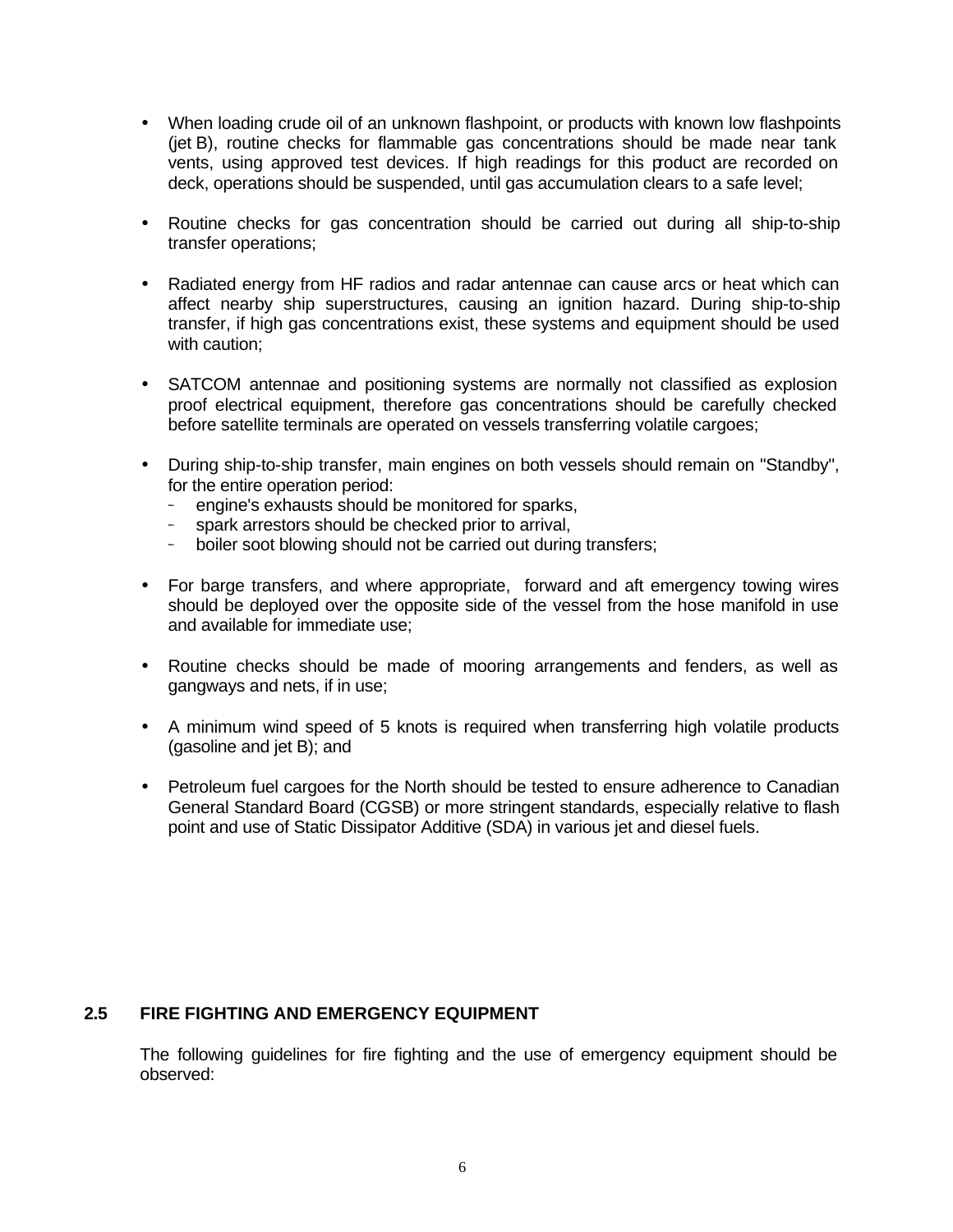- Fire fighting equipment should be prepared for rapid deployment before commencing transfer;
- A fire extinguisher should be readily available, and a fire hose should be rolled out on deck at instant readiness, close to the manifold in use.
- For barge transfers, fire fighting equipment and resources on accompanying tugs and at terminals should be in a state of readiness; and
- When conditions are expected to remain below freezing during the transfer period, fire and foam lines on open decks and unheated areas should be kept dry to prevent freeze up.

#### **2.6 CONTINGENCY PROCEDURES**

Contingency procedures are vital in the event of an oil spill. Therefore:

- A "Shipboard Oil Pollution Emergency Plan" should be available in compliance with the "Oil Pollution Prevention Regulations" under the Canada Shipping Act; and
- Regular drills should be held for the operations crew, especially when new members join.

### **2.7 WEATHER and LOCAL ICE CONDITIONS**

Weather and local ice conditions should be considered during a transfer. Therefore, during a transfer period:

- Local and regional weather forecasts and ice charts should be obtained, where available;
- Weather and ice conditions should be monitored constantly throughout the transfer period; and
- Transfer operations personnel should have suitable clothing for the prevailing conditions, and should not be exposed to severe weather conditions or other hazards for lengthy periods. Therefore, in these circumstances, the deck watch should be relieved more frequently.

#### **2.8 LIGHTING**

- Supplier and recipient facilities should be supplied with adequate lighting, particularly at the respective manifolds or fuelling stations, and over the ship side;
- Work boats involved in sealift transfers should be equipped with spotlights for hose inspections and related work; and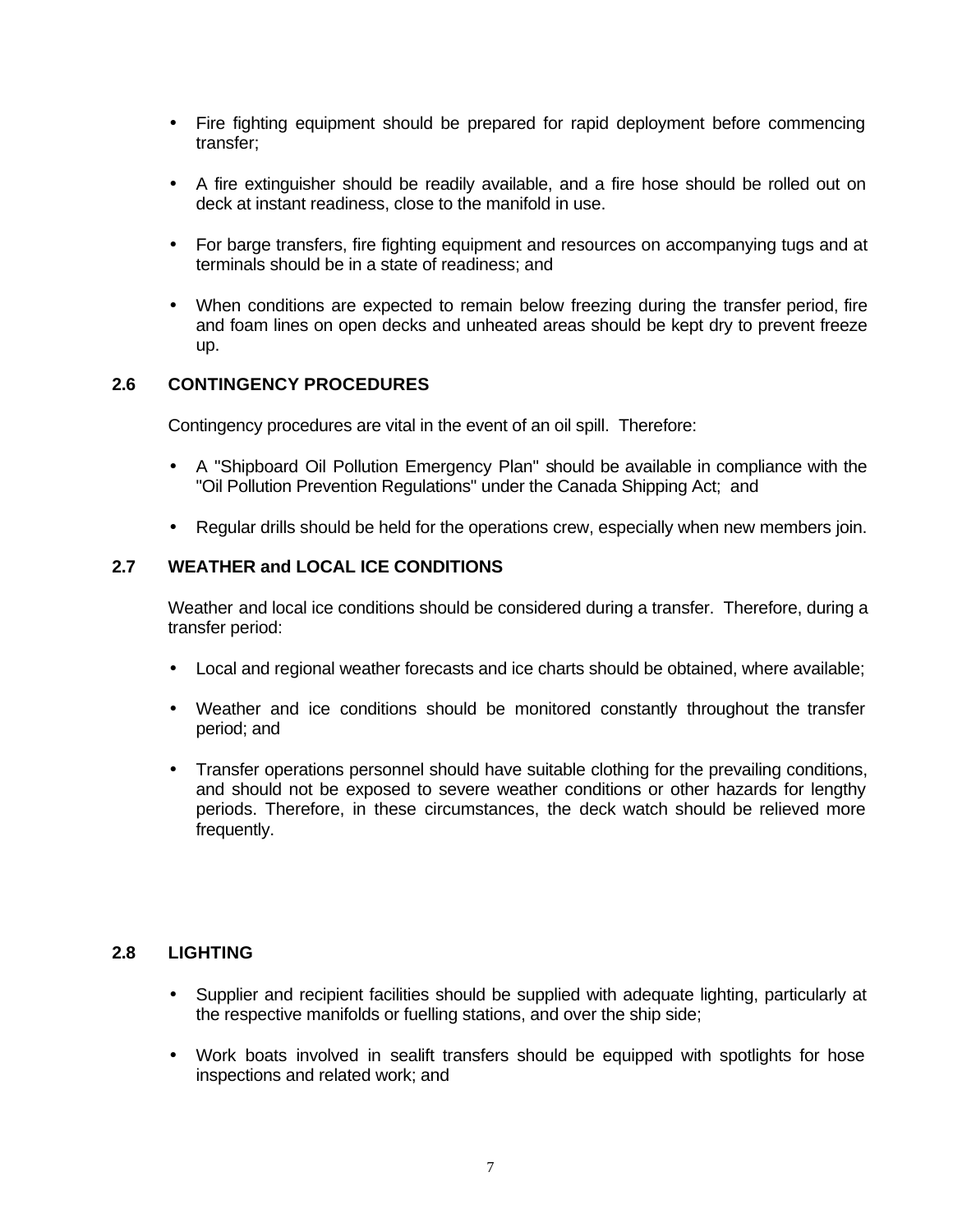• Flashlights and other portable and fixed lighting apparatus, should be designed and constructed according to approved specifications for operation in flammable or explosive gas areas.

### **2.9 SHORESIDE CONSIDERATIONS**

The area in which the transfer is to take place should be checked to ensure:

- The hose landing and handling area is free of obstructions and hazards; and
- Manifolds, bollards, and deadmen on the beach or shoreline are adequate, and clearly marked for high visibility.

#### **2.10 COMMUNICATIONS**

Good communications are essential for a smooth transfer operation, and are vital in a crisis situation. Therefore:

- The Transfer Supervisor should have the capability, for "full break-in" to the radio system or network, where possible, or a radio channel dedicated exclusively to the transfer operation;
- During transfer of volatile, low flashpoint products, hand-held radios should be used which:
	- are intrinsically safe,
	- have a VHF or UHF band, with adequate range, and
	- are on a channel or frequency agreed to by suppliers and recipients,
- Fresh batteries should be installed before the transfer commences, and replacements should be available to ensure continuous operation of the radios throughout the transfer period (Note: Battery life is shortened by cold weather conditions);
- All personnel using radios should be on the *SAME* channel or frequency (this should be verified);
- For bunkering operations, there should be adequate communications between the deck bunkering station and machinery control room;
- The following standard signals should be used in all transfer operations:
	- STANDBY TO START TRANSFER
	- START TRANSFER
	- SLOW DOWN TRANSFER
	- STAND BY TO STOP TRANSFER
	- STOP TRANSFER
	- EMERGENCY STOP OF TRANSFER.

#### **2.11 CONTROL**

To ensure accessibility: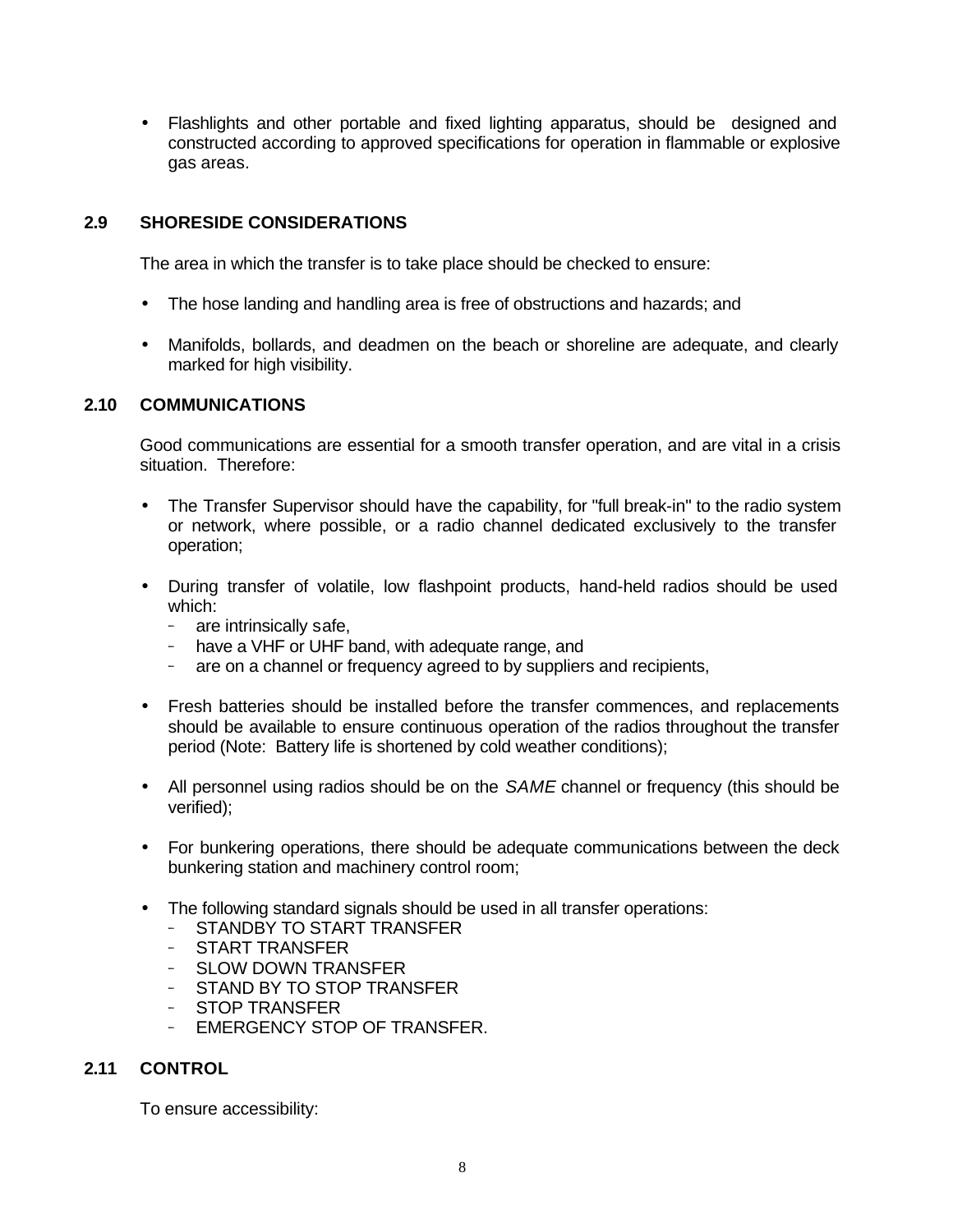- Emergency controls for fuel transfer pumps should be installed at the deck bunkering station; and
- Controls, running lights, and discharge pressure gauges for cargo pumps should be visible and accessible at main deck level.

**NOTE** The bunker transfer pump controls at the deck bunkering station apply to vessels that normally supply bunkers, i.e., this does not apply to vessels receiving bunkers, or to vessels supplying bunkers in an emergency or on a one-off basis.

#### **3.0 PRE-TRANSFER PREPARATION AND OPERATIONS**

#### **3.1 RESPONSIBILITIES**

Persons in charge of supplier and recipient vessels or facilities, should:

- Inform Prairie and Northern Region, Marine, via NORDREG, or the nearest CCG Radio Station of the intended nature and duration of transfer, 48 hours prior to the start of transfer operations, or as practicable, in sufficient time that would allow a Pollution Prevention Officer to arrive at the site and witness the transfer;
- Inform local authorities as appropriate;
- Where local traffic warrants and if the transfer location is outside "port" facilities areas, broadcast navigational warnings on VHF before starting, announcing the name(s) of vessel(s), the geographic location, the nature and expected duration, and requesting a wide berth;
- Cancel the warning when transfer operations are complete and secured;
- In all transfers, each party has the right to suspend operations at any time, if they decide it is necessary;
- Conduct a pre-transfer conference between Supervisors of Oil Transfer Operations in Arctic Waters (North of 60°00'N) of Supplier and Recipient vessels/facilities to:
	- inform each party involved of the dimensions of the other's key facilities, such as manifold/fuelling station location, maximum and minimum draught, barge/ship length, fendering arrangements, shore manifold connections, and jetty/shore characteristics such as tides, bollards, mooring and positioning aids, hidden hazards;
	- inform all participating personnel of their duties and responsibilities during the transfer, and ensure they are used versed in emergency procedures, and know the oil spill contingency plan to be followed in the event of an incident;
- Ensure engines, steering, thrusters, and manoeuvring controls, are tested and remain on stand by during transfer;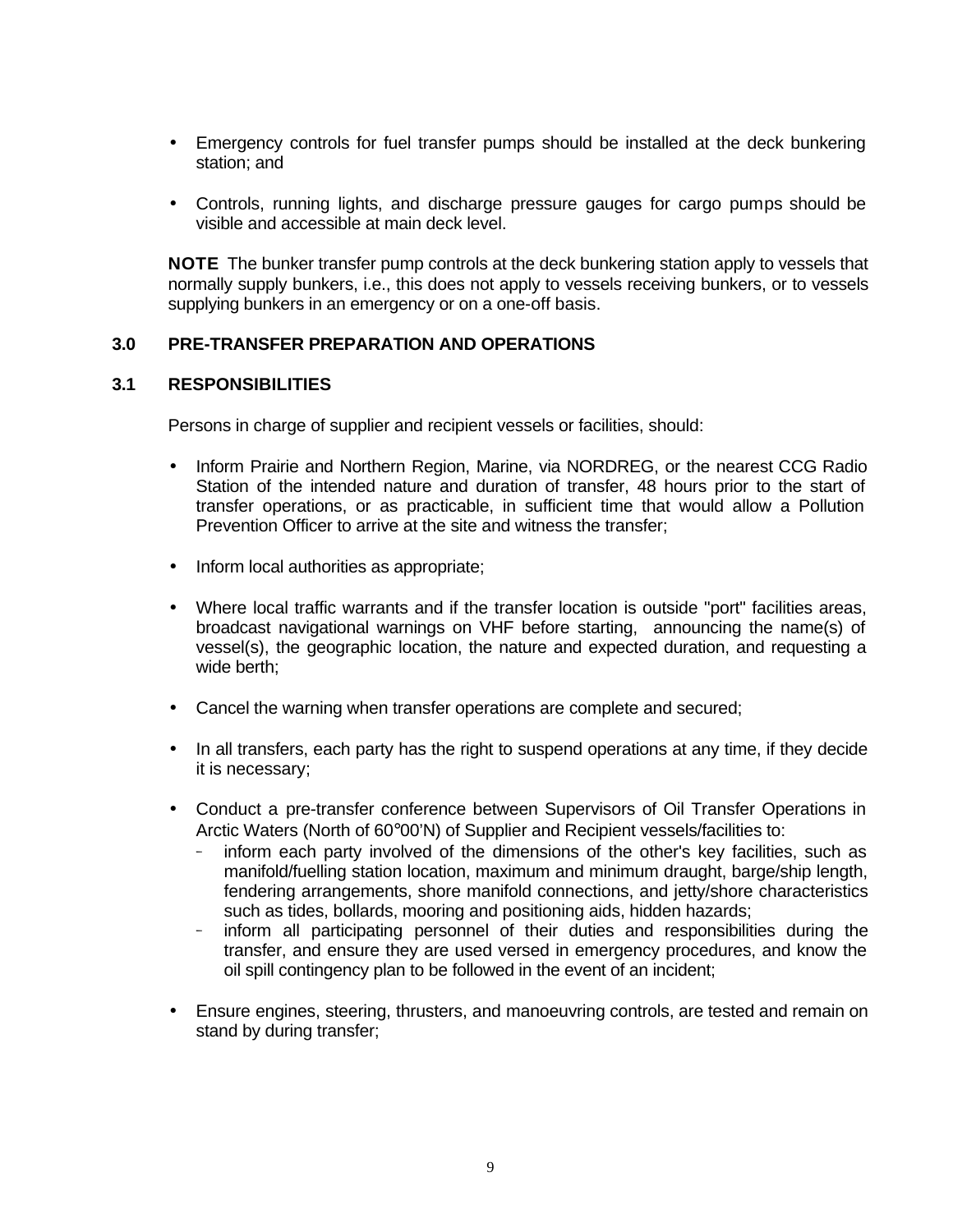- Unless vessels are in open water, clear of land and traffic routes, with no ice present, ensure they are secured alongside or anchored, with due consideration for prevailing and expected wind, weather, ice, and tide conditions;
- Ensure that moorings (including shore moorings) are adequate to allow for draught and tidal changes during transfer;
- Suspend all operations that could cause ignition hazards around deck tank vent areas, such as:
	- welding and other hot work,
	- use of portable electrical apparatus, particularly extension cords,
	- use of portable combustion engine driven equipment,
	- other operations which could cause ignition hazards;
- Ensure all cargo manifold valves and/or fuelling connections which will not be used in the current transfer are isolated and blanked;
- Ensure sea valves in cargo pumprooms are closed and sealed;
- Ensure valves which will be used for the transfer, are free of ice or other obstructions, and are easy to operate through their full range;
- Ensure all deck scuppers are plugged to contain any oil spilled, and that freeing ports and other open areas where spillage could go overboard are closed;
- Ensure absorbent material is readily available at the flexible hose connections on deck and other predictable minor spill locations;
- Ensure containers, or drip trays of suitable size are placed under tank vents, manifolds, fuelling connections, or other locations where adequate permanent containment arrangements are not fitted;
- Ensure accommodation deck doors, deadlights or shutters, ports, and vents are closed;
- Ensure flame arrestors or gauze screens and pressure/vacuum relief valves (PVR) are checked;
- Ensure no helicopter landings or takeoffs occur during transfer operations;
- Ensure vessel air conditioning systems are on recirculation mode;
- Ensure vessels hoist the appropriate signals by day and night; and
- Ensure that all valves and pipelines required for the current transfer are open, and that all other valves and pipelines in connected systems are closed and secured. Ensure this is double checked by the assigned crew members and the Transfer Supervisor/Cargo Officer.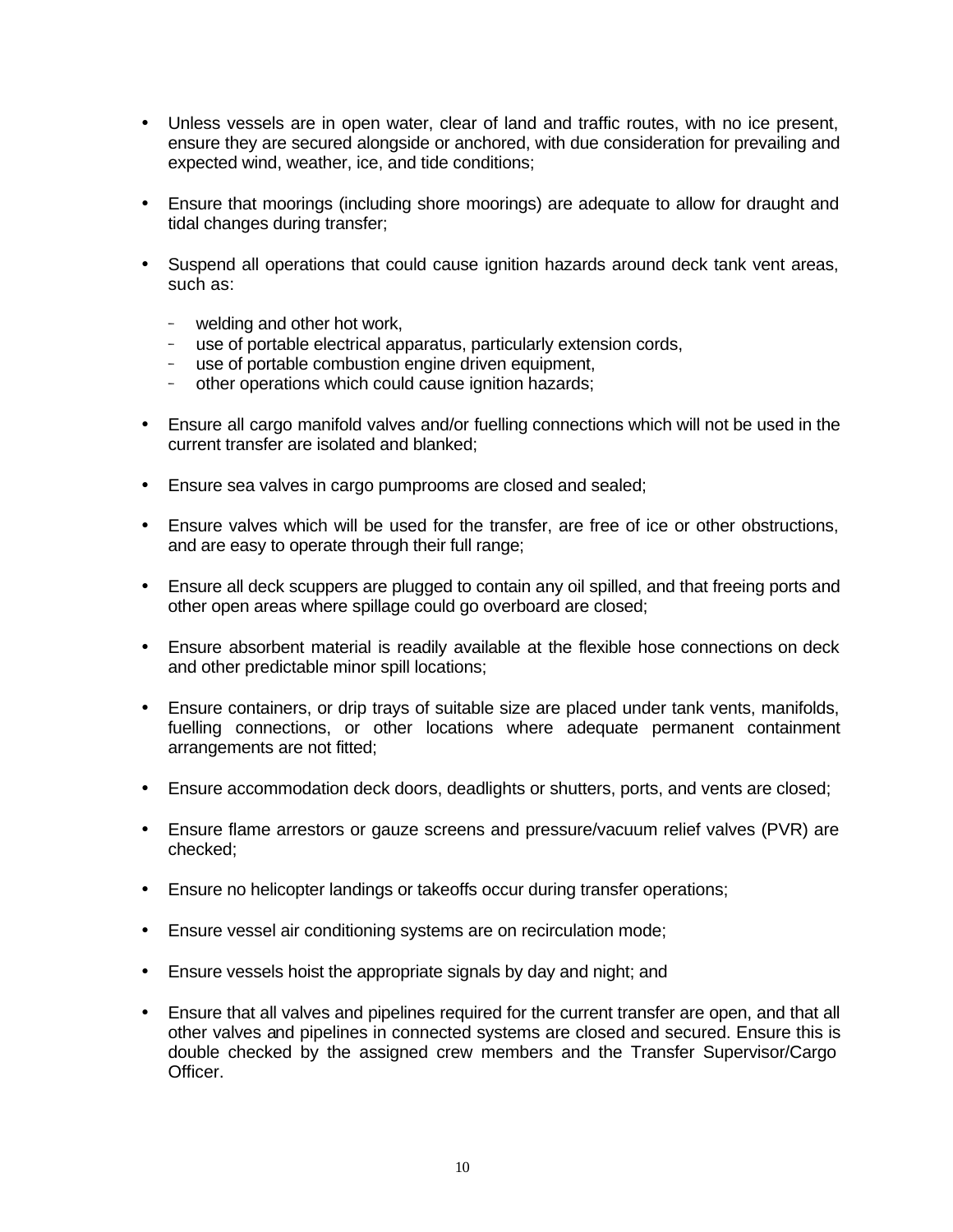#### **3.2 HOSE PREPARATION AND HANDLING**

When preparing and passing the blanked or capped hose between the Supplier and Recipient, the following procedures should be observed:

- Check for a valid hose certificate, confirming that the hose has been satisfactorily inspected during the past 12 months, according to the Oil Pollution Prevention Regulations;
- Check individual hose test markings or tags;
- Define who will supply the transfer hose and establish hose configuration -- diameter, total hose length, coupling type and number, operating pressure of hose and couplings, type of terminal flange (size/class, etc.);
- Define hose purging method between products, and after final transfer;
- Examine "O" rings and joints in couplings and replace any damaged seals or gaskets;
- Inspect hose-to-coupling clamps visually to ensure good condition and security and repair or replace any damaged clamps, where possible, or use spare hose lengths;
- Check that an insulating flange or coupling is in place;
- Secure hose coupling clips with safety wire;
- Ensure lifting and restraining arrangements are suitable for the type and dimensions of hose used, and that the apparatus will prevent hose damage due to ship movement in swells or draught changes;
- Ensure the hose is suitably supported throughout the hand-over, and during the transfer, to avoid damage and prevent kinks;
- When transferring sea hose ashore, ensure the hose is free from chafing, or pinching between ice floes or rocks;
- Use hose strain relief system with long floating hose transfers to prevent strain on the hose string from winds, tides, and ice;
- Examine the completely installed hose string carefully and repair or replace any damaged hoses, flanges or joints, before starting the transfer;
- Minimize the number of couplings by using longer hose lengths; and
- In ship to shore transfers use a suitable boat to send the hose ashore.

#### **3.3 TRANSFER**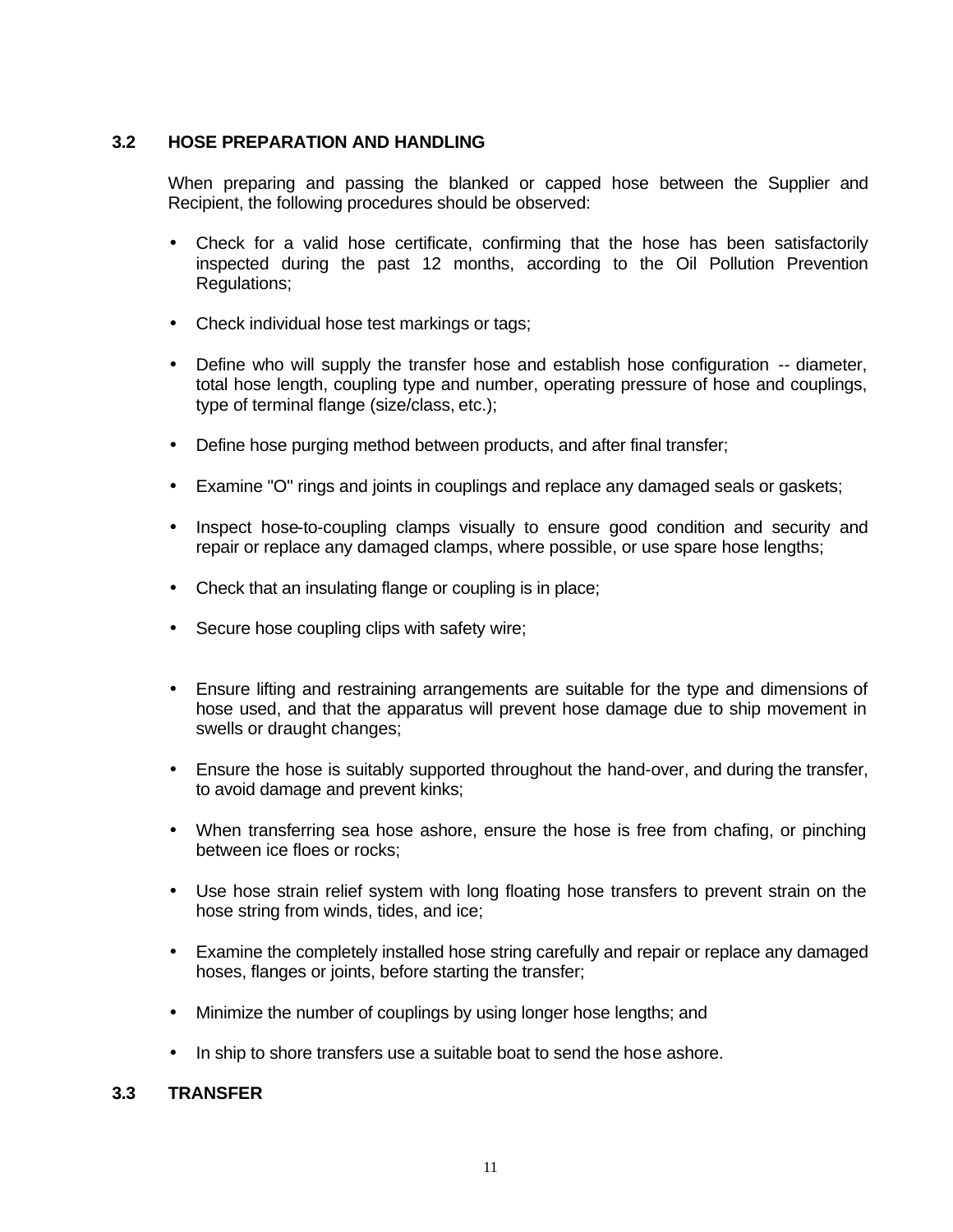The following procedures should be followed before and during a transfer operation:

- Complete the pre-transfer check list;
- Have a responsible person, with an operational radio set on the correct channel/frequency, near the cargo/transfer pump start/stop control throughout the transfer;
- Start pumping at a previously agreed slow rate, while rechecking hose string for leaks;
- Ensure the product is going to the correct recipient tank;
- Maintain the normal pumping rate, as agreed with the other party, until topping off is required;
- Examine the hose string regularly during transfer and watch for signs of undue strain, bulging, and other evidence of real or potential leaks;
- For floating hose, patrol the string, check the water in the area for leakage signs, and look for coupling problems, or snags on ice floes;
- Check both Supplier and Recipient tanks regularly for both content level and product, and investigate any anomalies, suspending the transfer if necessary;
- Keep a constant check on the pumping pressure and immediately investigate any pressure variations of an unexpected nature;
- Make regular visual checks of the water immediately surrounding the vessel(s) and transfer area;
- Reduce transfer rate, when Recipient tanks are nearly full, for topping off; and
- Use an automatic stop device which will shut down the pump when the flow rate or back pressure exceeds a pre-set level.

#### **3.4 EMERGENCY STOP**

If any of the following conditions occur, the transfer should be stopped immediately:

- LOST COMMUNICATIONS;
- LOSS OF ABILITY TO MONITOR HOSE TO SHORE;
- SIGN OF SPILLAGE, OR DAMAGE TO HOSES AND COUPLINGS;
- ANY DETECTION OF ACCUMULATED GASES;
- MAJOR INCREASE IN WIND AND/OR SWELLS;
- WHEN AN ELECTRICAL STORM IS PRESENT OR PREDICTED;
- SEVER DETERIORATION IN ICE OR VISIBILITY CONDITIONS;
- HELICOPTER LANDINGS OR TAKE OFFS; and
- ANY OTHER SITUTATION DEEMED DANGEROUS BY THE TRANSFER SUPERVISOR.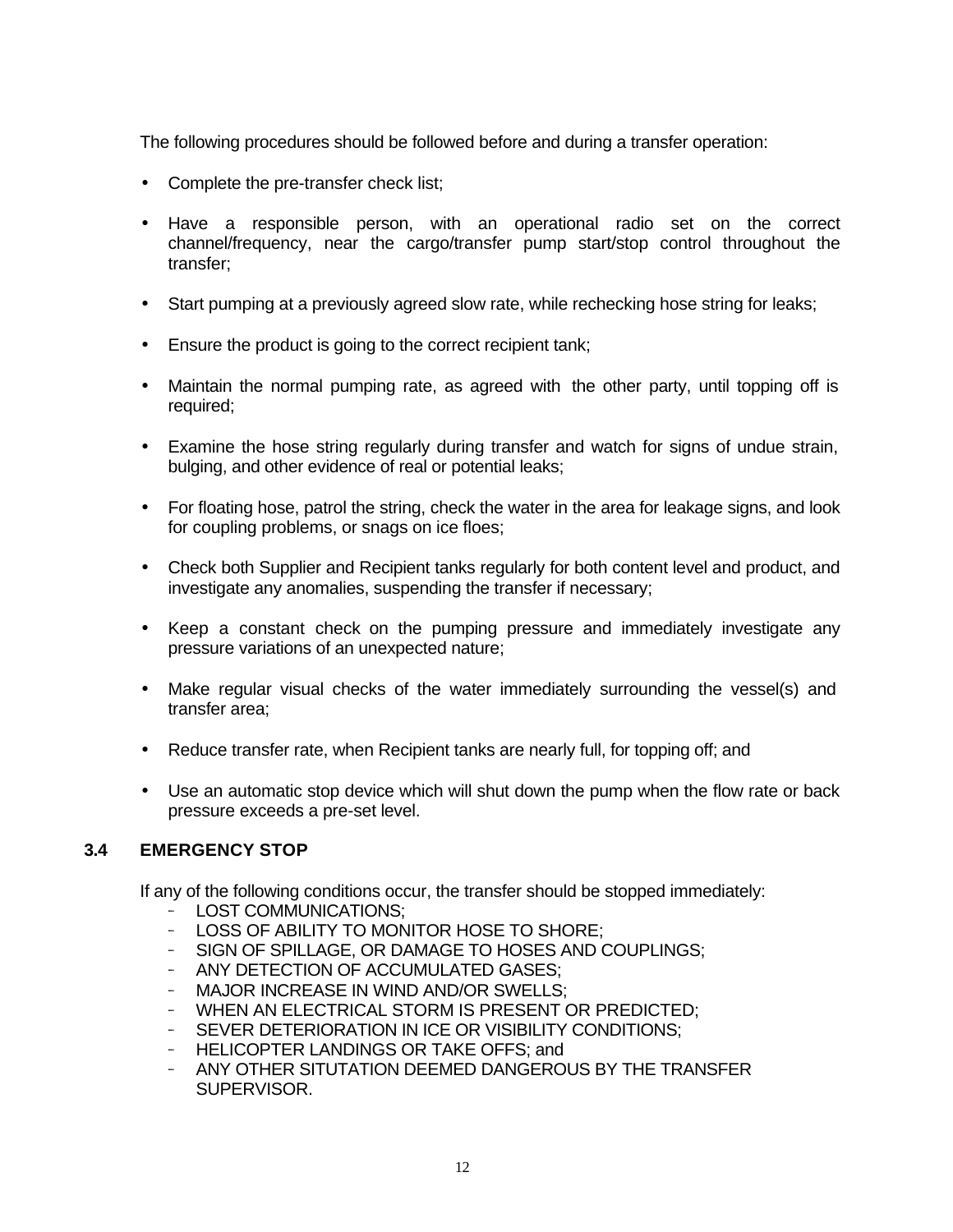In the event of a spill, the Spill Contingency Plan should be initiated immediately by:

- Informing Prairie and Northern Region, Marine, via NORDREG, of the situation; and
- Informing NWT 24 hour Spill Line at 1-403-920-8130 and providing them with the following information (see Spill Line Form for further details):
	- location and time of spill,
	- type and approximate quantity of product spilled,
	- precautions being taken at time of notice,
	- current state of tide and local weather,
	- extent of local and shipboard containment and recovery resources,<br>- nersonnel numbers and skills available on site as well,
	- personnel numbers and skills available on site as well,
	- request for extra resources, and advice, if needed, and
	- complete the Spill Line Form.

#### **3.5 AFTER TRANSFER**

When the transfer has been completed, the following procedures should be followed:

- Purge the hose by previously agreed method (see II Recommendation for Purging), and shut all manifold and tank valves; when purging ensure that no air will be introduced to the tanks at the shore facility;
- Sound all tanks, (after waiting for settling, if necessary), and confirm with both parties that quantities of fuel/cargo have been properly transferred;
- Stow hoses securely for sea passage;
- Complete transfer checklists;
- Ensure the ship's and facility's Oil Books and Checklists are signed, kept up to date, and retained for examination by a Pollution Prevention Officer or other authorized official, (by prior arrangement with Prairie and Northern Region, Marine, organizations may use their existing checklists for recording transfer preparation conditions, provided all major aspects are covered in those checklists);
- Forward the transfer particulars checklist or a post-season summary of operations and quantities, for statistical records and prevention guidelines improvement purposes, to Prairie and Northern Region, Marine by the calendar year-end.

| Address: | <b>Transport Canada</b><br>Prairie and Northern Region, Marine (AMNS - OTT)<br>Place de Ville, Tower C, 14 <sup>th</sup> Floor |
|----------|--------------------------------------------------------------------------------------------------------------------------------|
|          | 330 Sparks Street                                                                                                              |
|          | Ottawa, Ontario                                                                                                                |
|          | Canada, K1A 0N5                                                                                                                |
|          | Tel: (613) 991-6004                                                                                                            |
|          | Fax: (613) 991-4818                                                                                                            |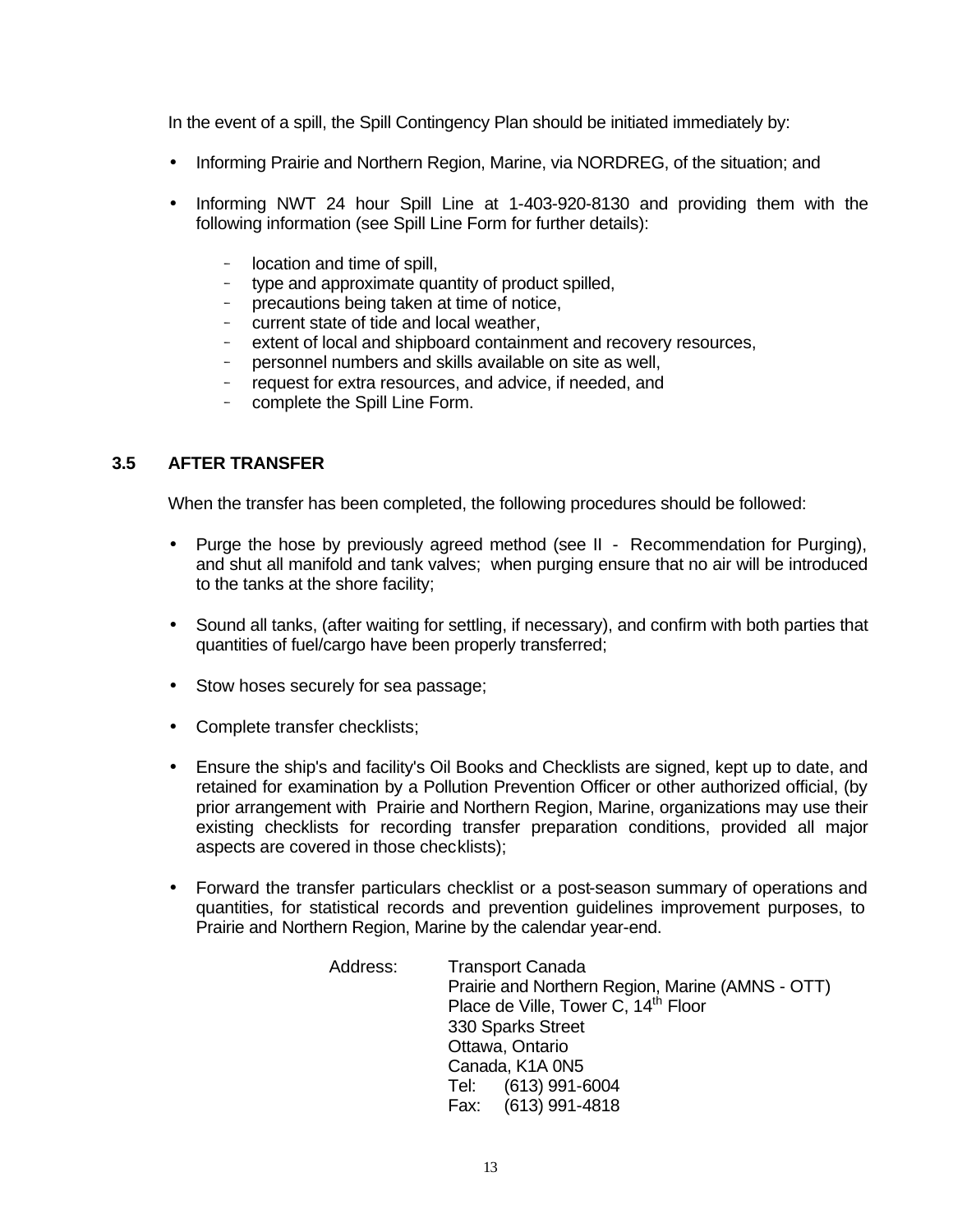

**Typical Ship-to-ship Transfer Arrangement**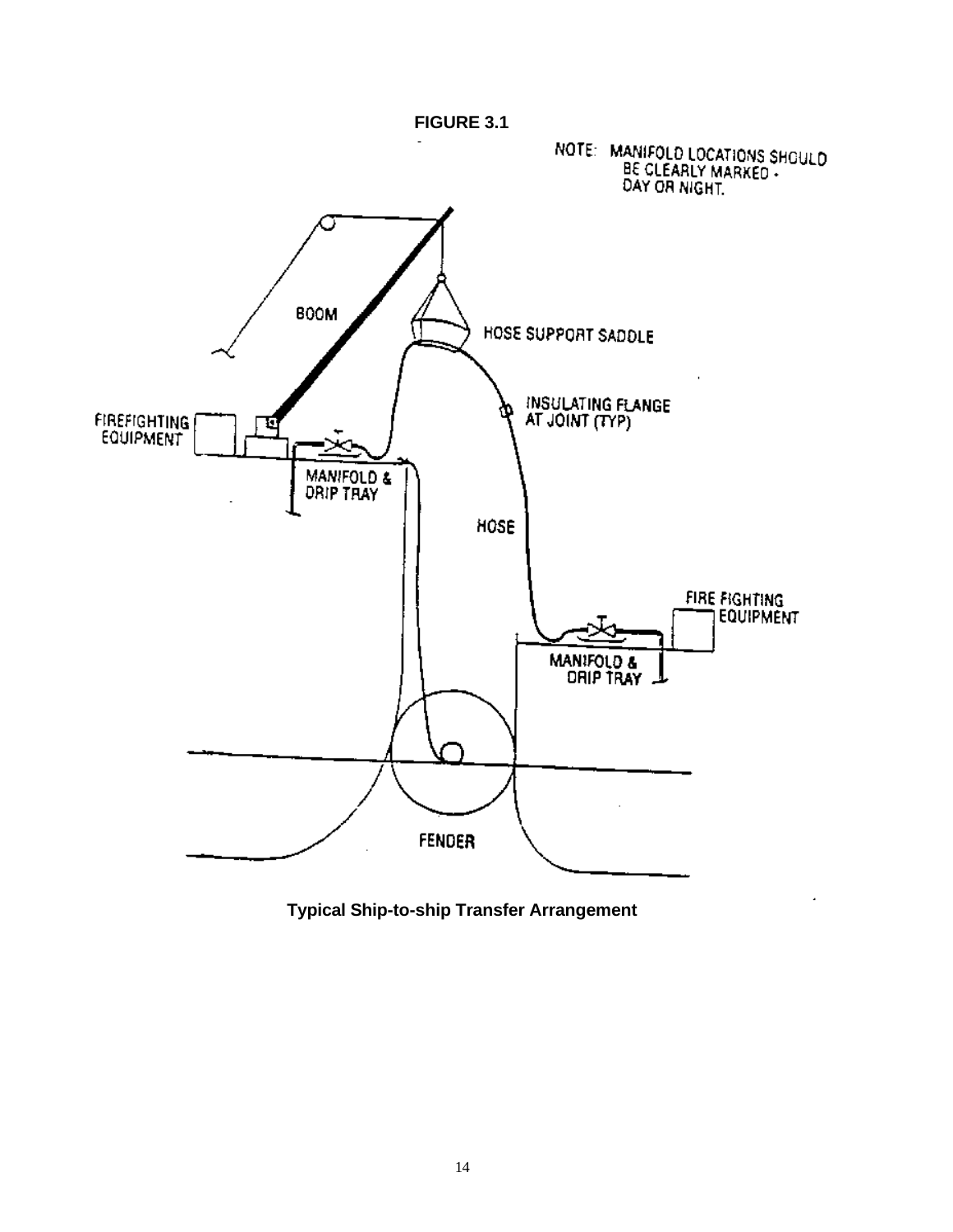

**Typical Ship-to-shore Transfer Arrangement**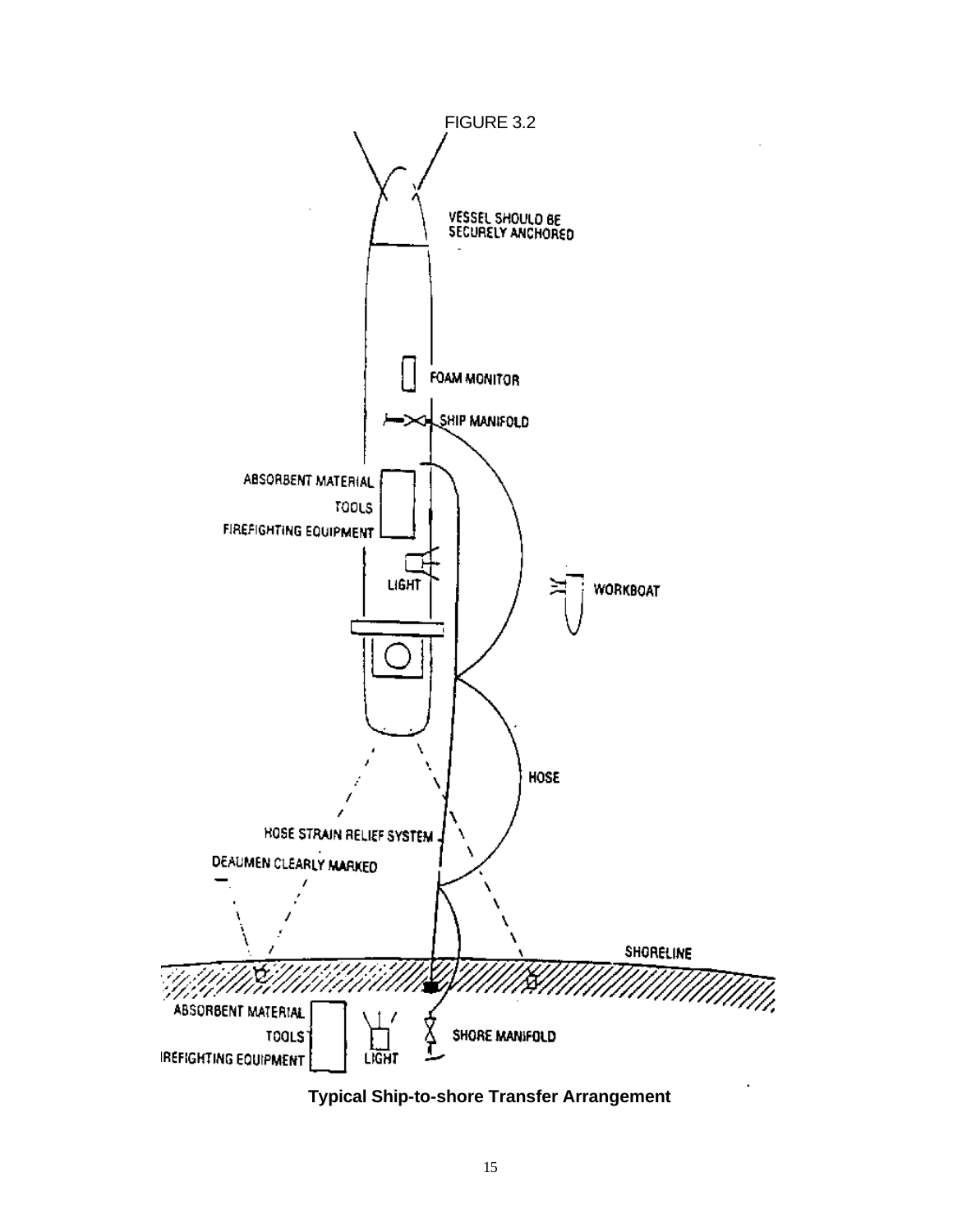

**Alternative Ship-to-shore Transfer Arrangement**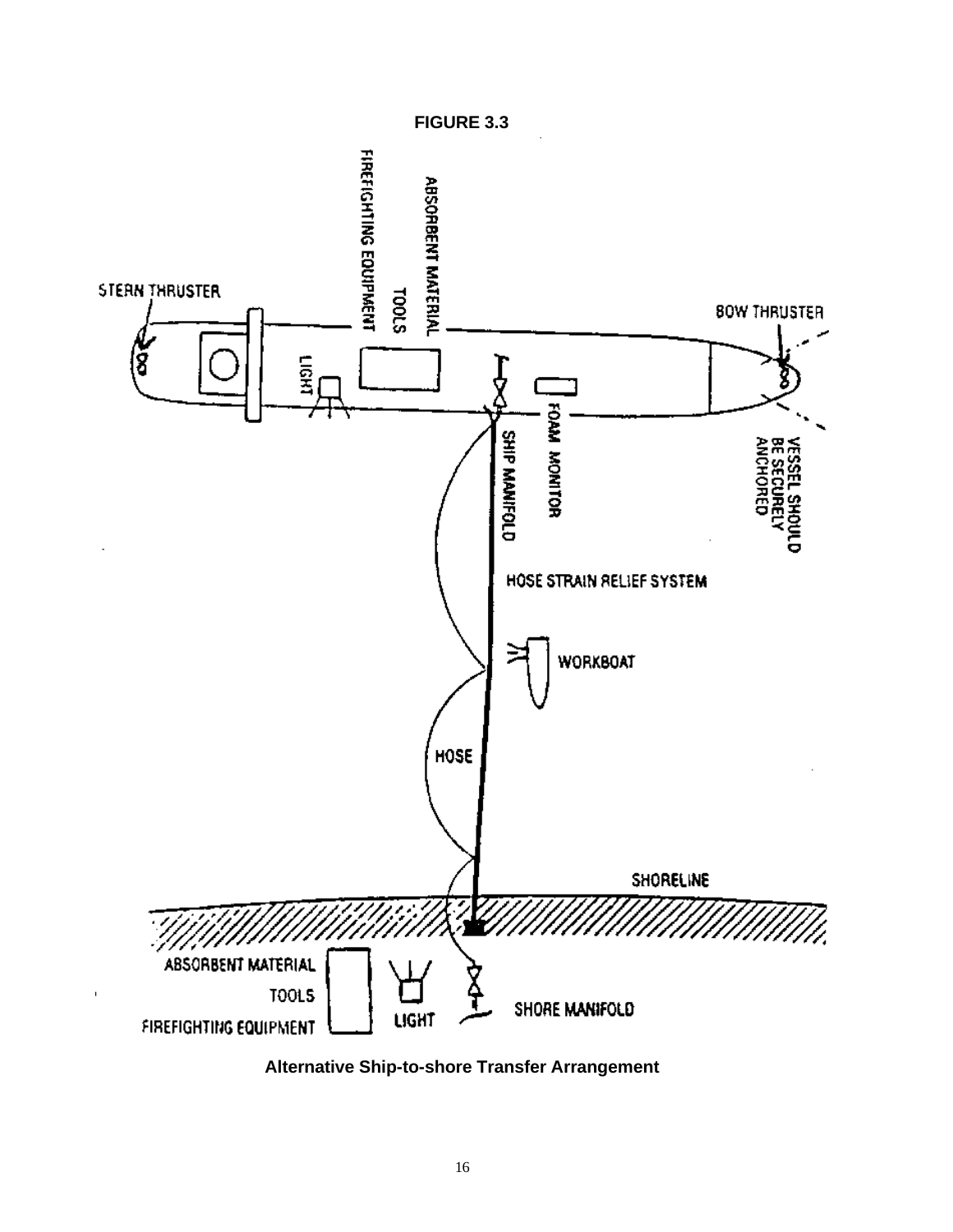

**Alternative Ship-to-shore Transfer Arrangement**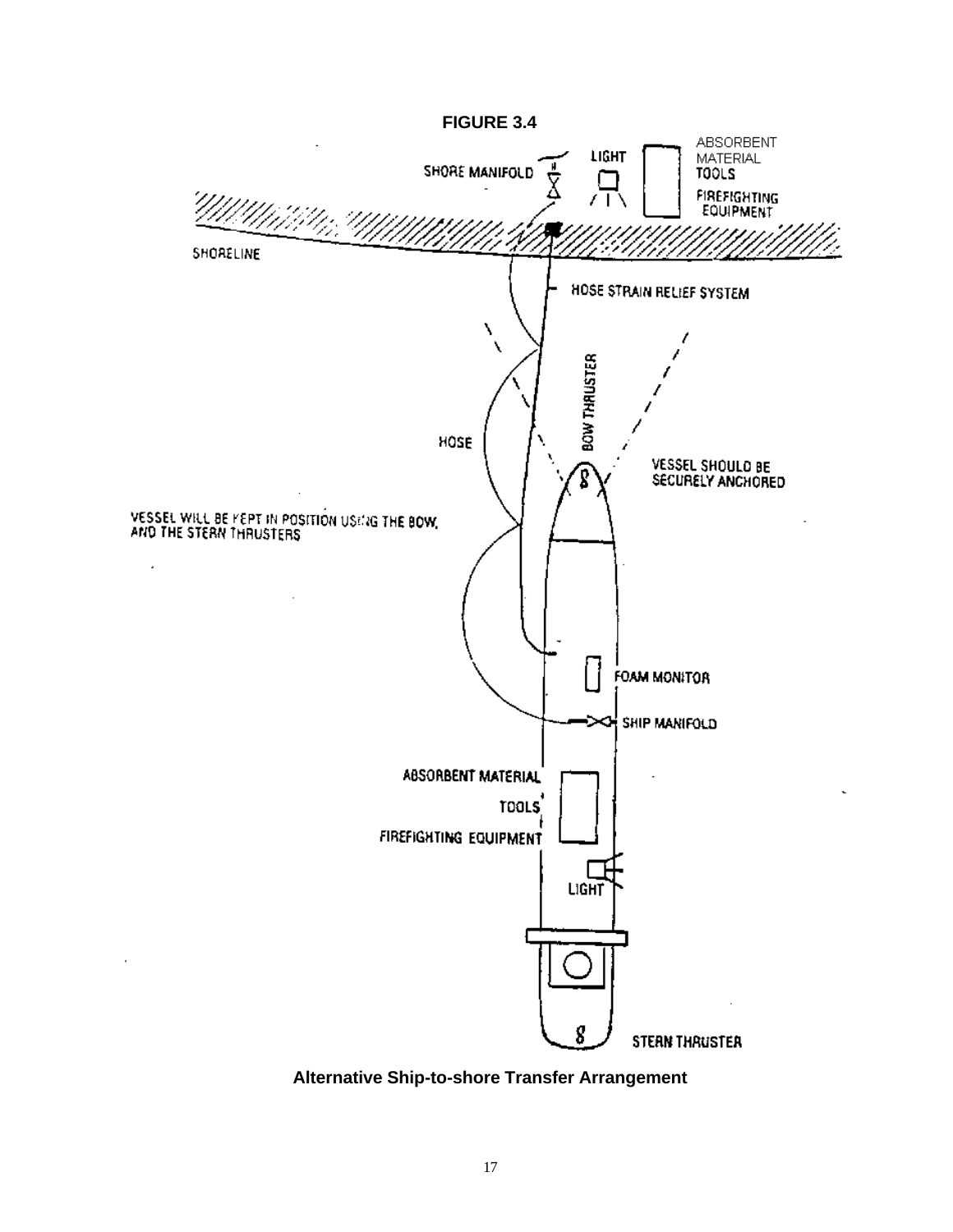#### **4.0 REQUIREMENTS FOR OIL TRANSFER SUPERVISOR**

- **(1)** Every transfer operation carried in Arctic Waters, must comply with the following:
	- **(a)** a qualified person must supervise the transfer operation; and
	- **(b)** all reasonable precautions will be taken to avoid the discharge of waste into the water during the transfer operations.
- **(2)** Any person supervising Ship-to-Shore oil transfers in Arctic waters shall be at least eighteen years of age and shall:
	- **(a)** be qualified as Supervisor as prescribed in the "Oil Pollution Prevention Regulations-Chapter 40 and 41" under the Canada Shipping Act; and can produce a valid written evidence to that extent; and
	- **(b)** have served in oil transfer operations, under the supervision of a certified supervisor, for at least two (2) Arctic seasons, during which period that person has been engaged in at least six (6) Ship-to-Shore transfer operations, and can provide a testimonial to that extent to Prairie and Northern Region, Marine.
- **(3)** The written evidence required by subsection 4.0(2)(a) shall be valid only until the date five years after the date that the qualifications specified therein were satisfied.

### **RECOMMENDATIONS**

#### **I - RECOMMENDATION FOR SPILL RESPONSE EQUIPMENT**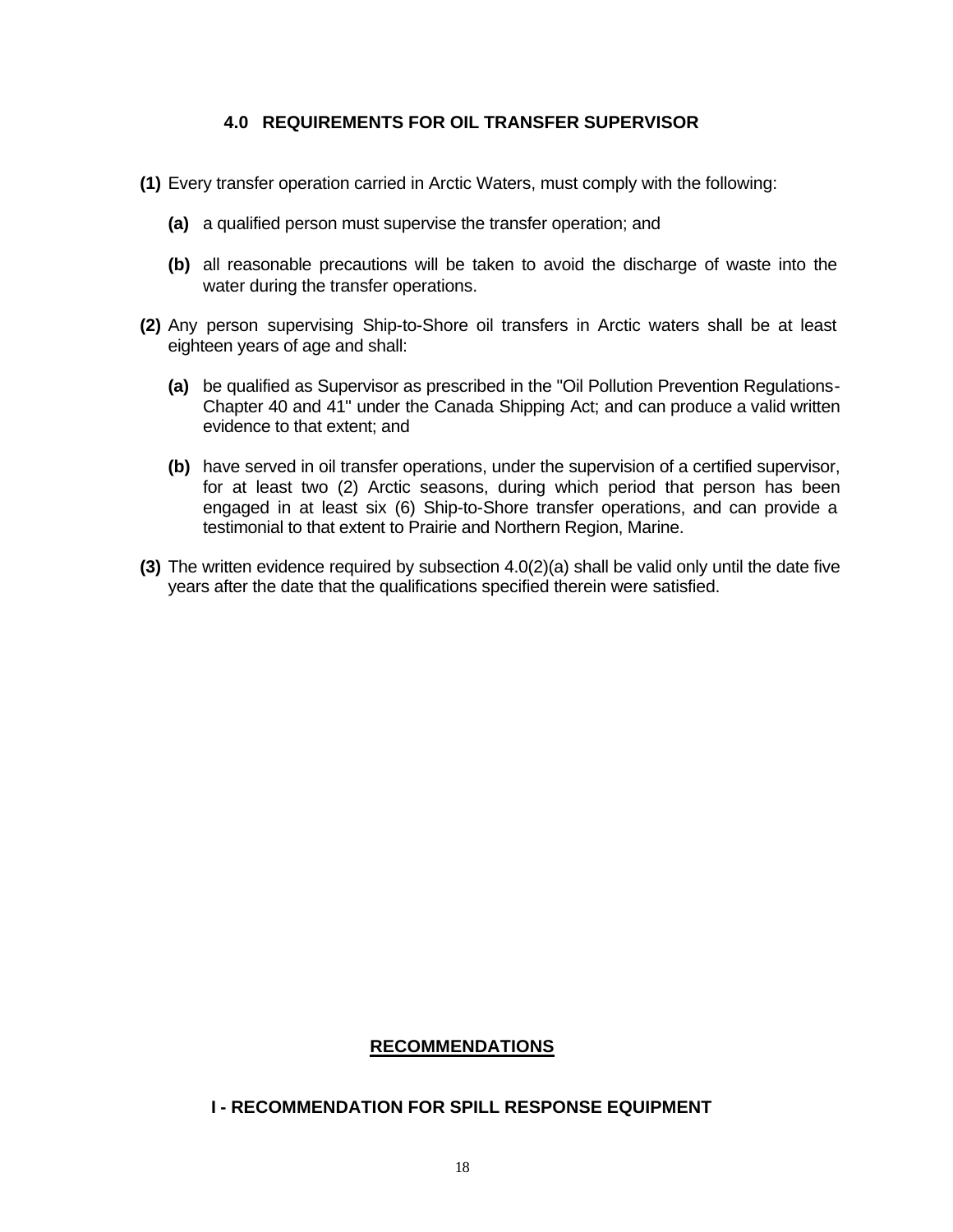- The basic premise under Canadian Law and Regulations is that the polluter is responsible for clean up;
- Government/industry guidelines, including the "Guidelines for the Operation of Tankers & Barges in Canadian Arctic Waters" require ships to deal with on-deck spills;
- Taking into consideration the remoteness of northern locations where oil transfer operations occur, it is prudent to have available spill response equipment for minor spills in the water;
- The equipment may be provided by the ship, other ships in the vicinity, or the shore facility;
- Trained crew that participate in exercises with the equipment provided are an essential part of the contingency plan; and
- The list of equipment provided here is a *recommendation* only and is for the guidance of ship operators intending to equip their ships with clean-up equipment.

#### **SPILL RESPONSE EQUIPMENT**

#### **CONTAINMENT EQUIPMENT**

Sufficient containment equipment to completely encircle the vessel or the largest barge in a tow, in case of tug/barge operation, complete with accessories to deploy and maintain in a workable condition.

#### **SKIMMING EQUIPMENT**

Sufficient skimming capabilities to recover, within 48 hours, a volume equivalent to the largest tank of the vessel, or the largest barge in a tow, in case of tug/barge operation.

#### **SORBENT MATERIALS**

Sufficient sorbent materials to maintain operations for a period equivalent to the lead time expected for replacement stock to arrive on site or 48 hours, whichever is greater.

#### **MISCELLANEOUS SHIP OR BARGE BASED EQUIPMENT**

All other equipment which could be useful and would be available to a response crew in the initial 48 hours following a pollution incident.

#### **II - RECOMMENDATION FOR PURGING**

- The "pig launcher" should include a "Y" piece and isolating valve to avoid the need to disconnect the hose prior to purging. The "Y" piece should have a stopper to prevent the pig from being pushed back to the manifold valve, and air pushed in the line.
- The "pig launcher" and the "pig catcher" should be fitted with a viewing port; and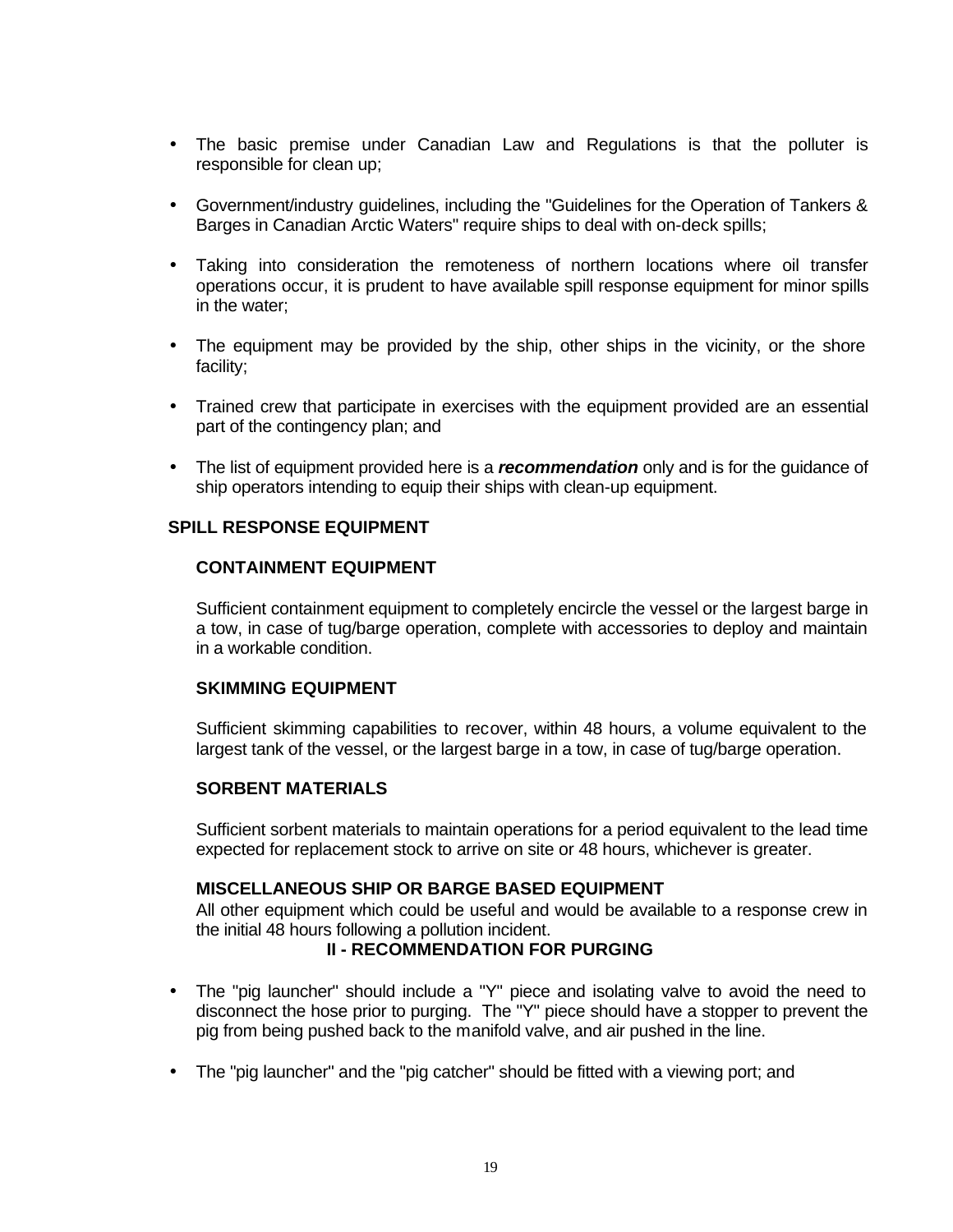• A soft foam pig 60.96 cm (24") in length and 10.16cm (4") in diameter should be used, as this type of pig has proved superior to other types.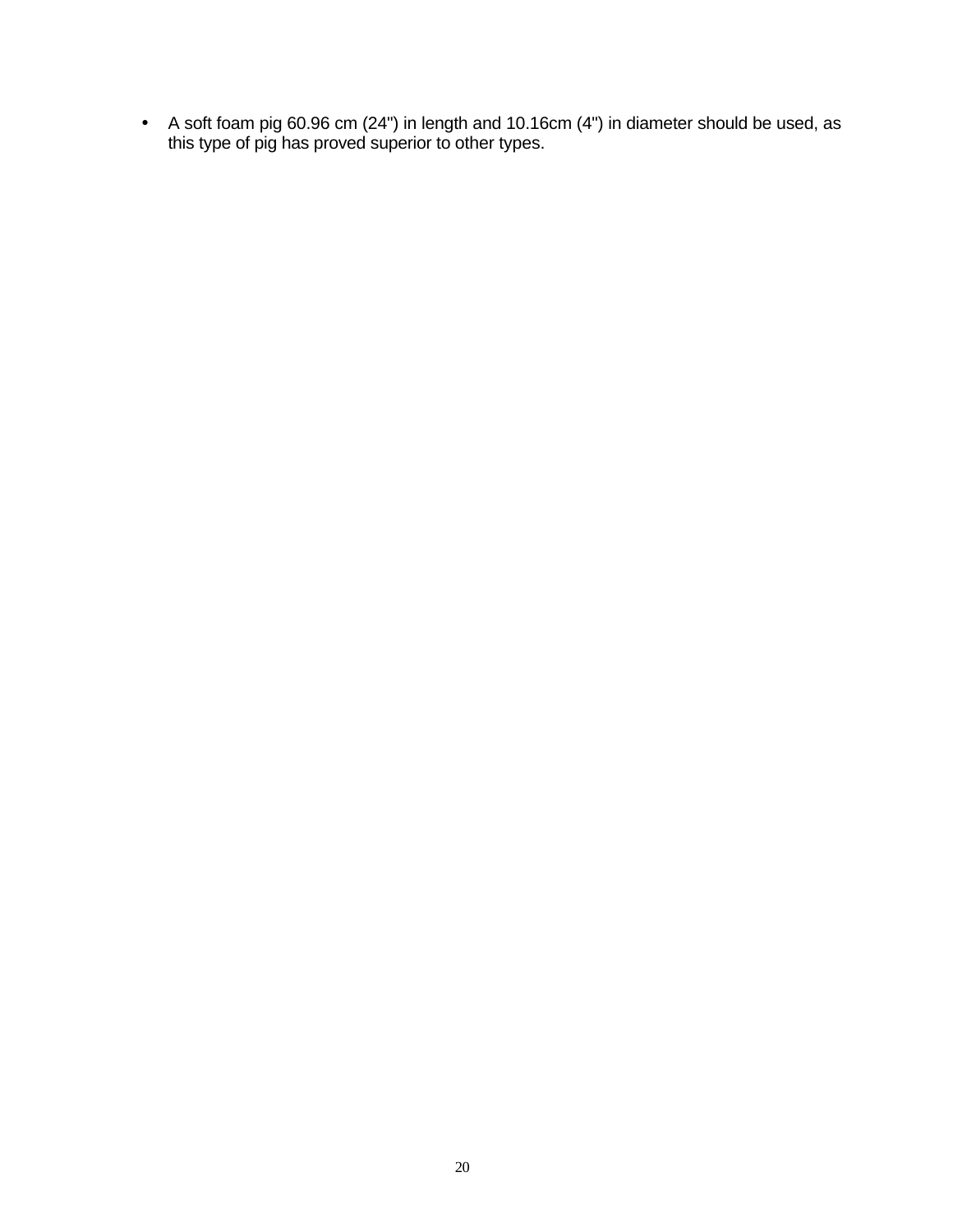### **GLOSSARY of TERMS**

| <b>ASPPR</b>            | Arctic Shipping Pollution Prevention Regulations, under the AWPPA.                                                                                                                         |  |  |  |  |  |
|-------------------------|--------------------------------------------------------------------------------------------------------------------------------------------------------------------------------------------|--|--|--|--|--|
| <b>AWPPA</b>            | <b>Arctic Waters Pollution Prevention Act</b>                                                                                                                                              |  |  |  |  |  |
| <b>CCG</b>              | Canadian Coast Guard.                                                                                                                                                                      |  |  |  |  |  |
| <b>CONTINGENCY PLAN</b> | Plan of action to be taken in the event of an unforeseen or unusual<br>circumstance; e.g., loss of communication, or hose/coupling damage.                                                 |  |  |  |  |  |
| <b>EMERGENCY PLAN</b>   | Plan of action to be taken in the event of a sudden state of danger;<br>e.g., a shipboard or shore terminal fire, or the sudden breakage of<br>moorings.                                   |  |  |  |  |  |
| <b>INAC</b>             | Indian and Northern Affairs Canada.                                                                                                                                                        |  |  |  |  |  |
| <b>NWT</b>              | Northwest Territories.                                                                                                                                                                     |  |  |  |  |  |
| <b>OPPR</b>             | Oil Pollution Prevention Regulations, under the Canada Shipping Act.                                                                                                                       |  |  |  |  |  |
| <b>PFD</b>              | Personal Floatation Device.                                                                                                                                                                |  |  |  |  |  |
| <b>RECIPIENT</b>        | Vessel or shore terminal TO which oil fuel/cargo is being transferred.                                                                                                                     |  |  |  |  |  |
| <b>SUPPLIER</b>         | Vessel or shore terminal FROM which oil fuel/cargo is being<br>transferred.                                                                                                                |  |  |  |  |  |
|                         | TRANSFER SUPERVISOR Qualified ship's officer, barge operator or terminal supervisor,<br>experienced in oil fuel/cargo transfer in the Arctic, between vessels<br>and/or vessels and shore. |  |  |  |  |  |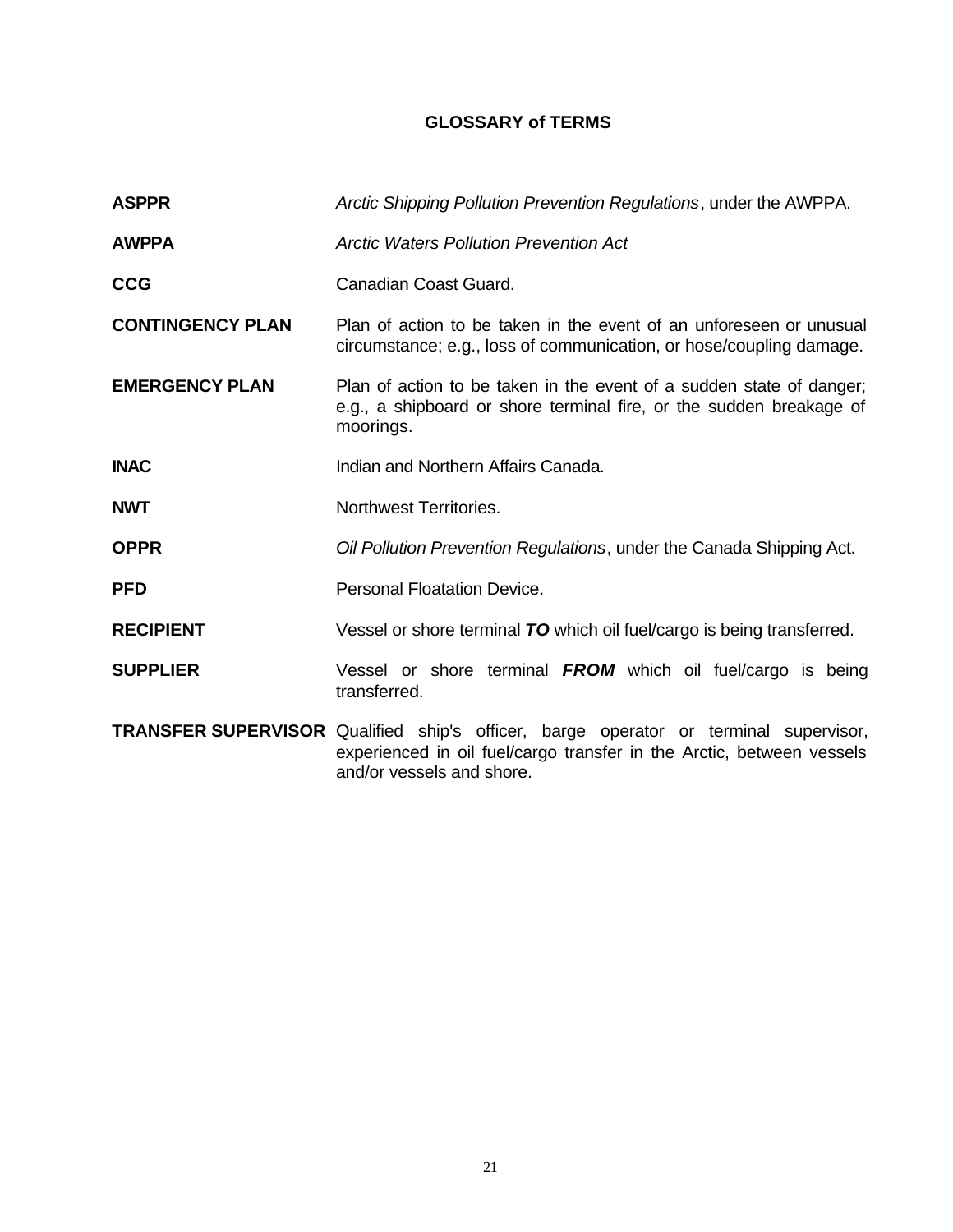### ARCTIC WATERS OIL TRANSFER **TRANSFER PARTICULARS**

| <b>VESSEL / STATION INFORMATION</b>      |                | Location:           |                                 |                           |
|------------------------------------------|----------------|---------------------|---------------------------------|---------------------------|
|                                          | Supplier       |                     |                                 | <b>Start Date</b>         |
| Vessel / Station Name                    |                |                     |                                 | <b>Start Time</b>         |
| Officer in Charge                        |                |                     |                                 | <b>Finish Date</b>        |
| Title                                    |                |                     |                                 | Finish Time               |
| <b>OPERATIONS</b>                        |                |                     |                                 |                           |
| Transfer Type:                           |                |                     | Connection Type (eg 2/4 bands): |                           |
| Total Length of Hose (m):                |                |                     | Number of Hose Sections:        |                           |
| Diameter (m):                            |                |                     | Test Pressure (kPa):            |                           |
| Purge Method:                            | Nitrogen / Air |                     | Pig Used: Yes / No              |                           |
| Boom deployed before transfer: Yes / No  |                |                     | If yes, type:                   |                           |
| Work Boat used: Yes / No                 |                |                     |                                 |                           |
| Hose Strain Relief System used: Yes / No |                |                     |                                 |                           |
| <b>PRODUCT INFORMATION</b>               |                |                     |                                 | <b>WEATHER CONDITIONS</b> |
| <b>Type</b>                              | Quantity       | <b>Start Time</b>   | Finish time                     | lec:                      |
|                                          |                |                     |                                 | Wind Force (knots):       |
|                                          |                |                     |                                 | <b>Wind Direction:</b>    |
|                                          |                |                     |                                 | Sea State:                |
|                                          |                |                     |                                 | Visibility:               |
|                                          |                |                     |                                 | <b>Light Conditions:</b>  |
| <b>COMMUNICATIONS</b>                    |                |                     |                                 |                           |
| Primary Method:                          |                | (VHF/UHF CHAN/FREQ) |                                 |                           |
| Backup Method:                           |                | (PHONE, RADIO, ETC) |                                 |                           |
| Language Used:                           |                |                     |                                 |                           |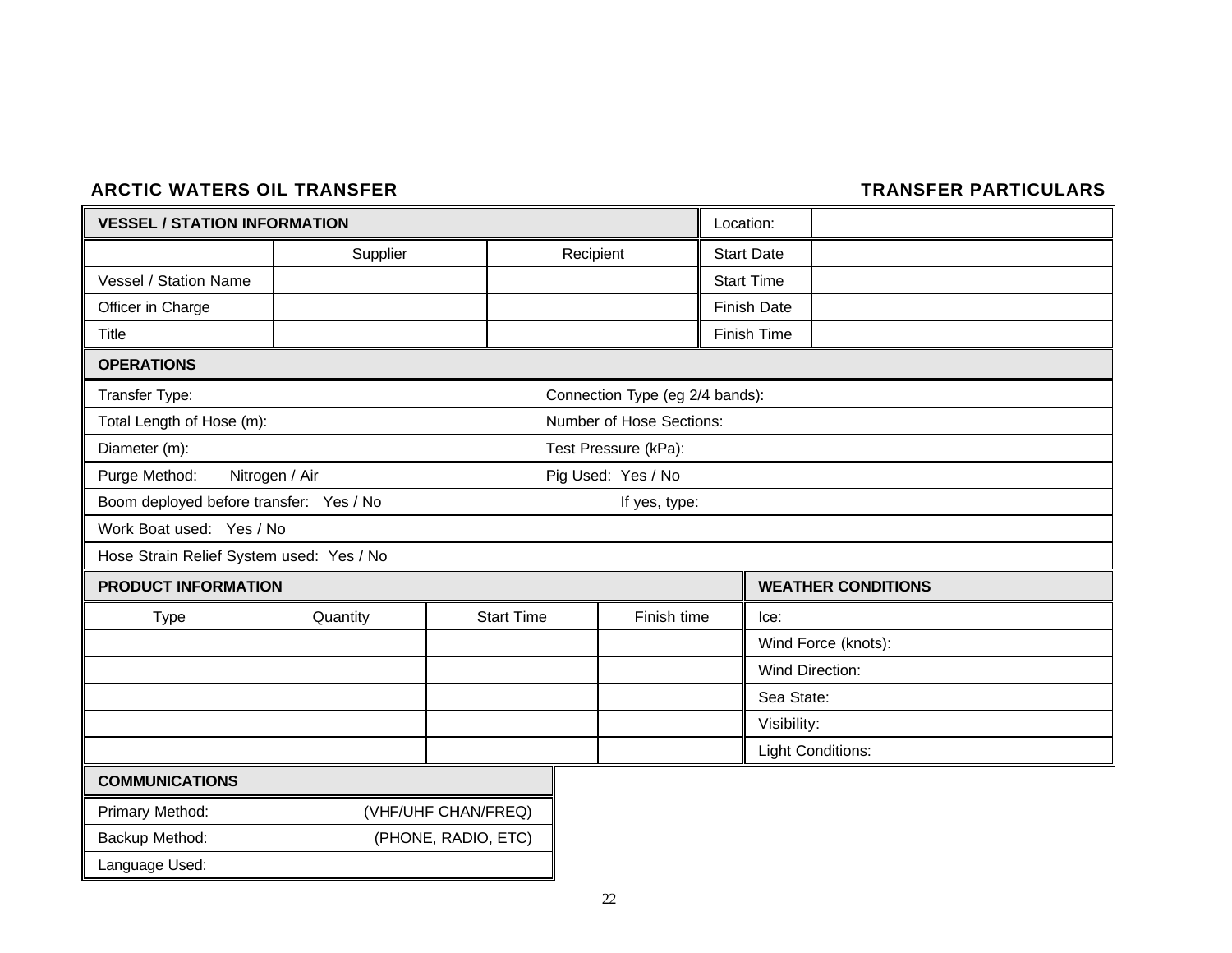**Note: Return a completed copy of this form (or a post season summary) to Prairie and Northern Region, Marine (AMNS-OTT) in Ottawa.**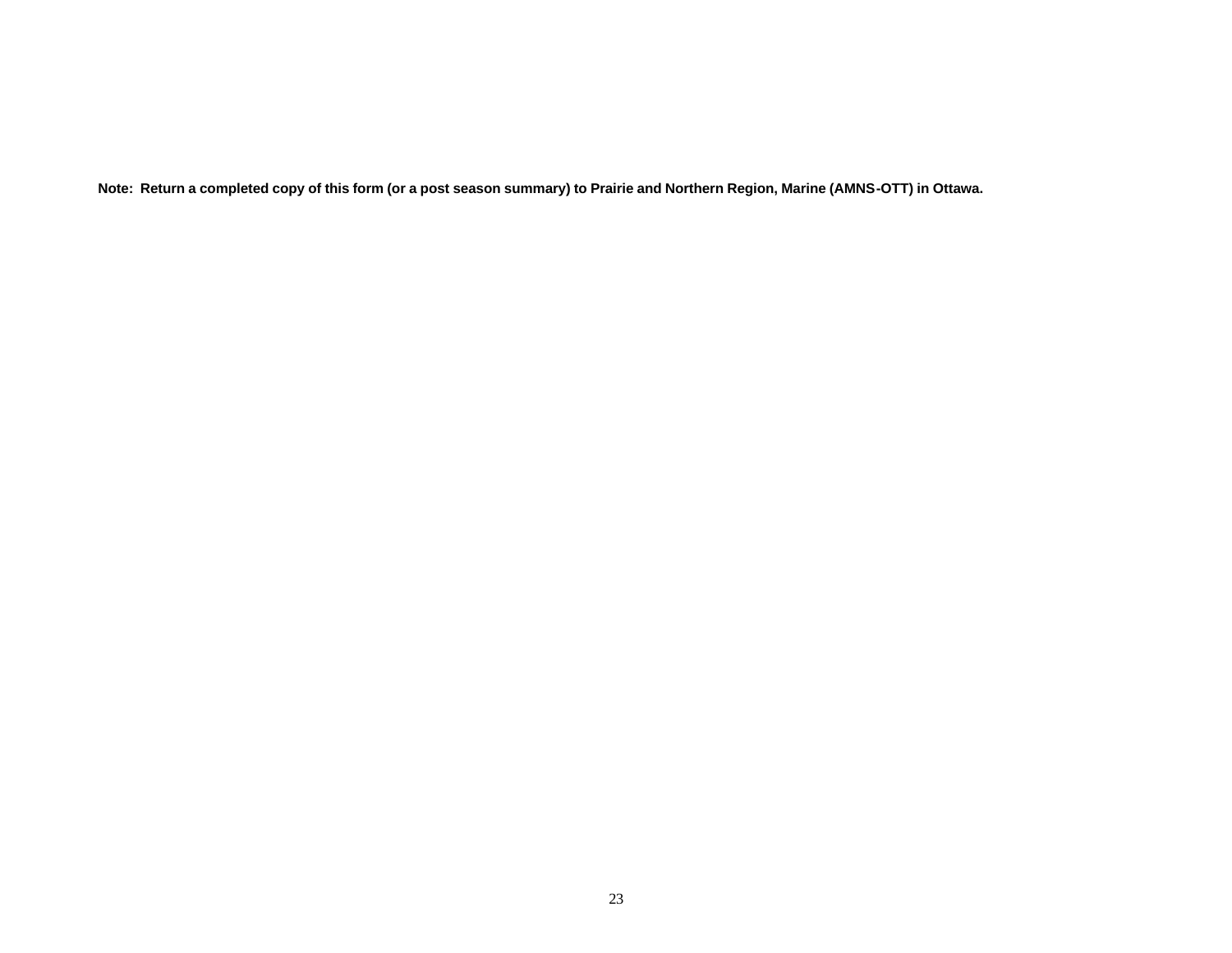### **ARCTIC WATERS OIL TRANSFER GENERAL CHECKLIST FOR ALL TRANSFERS**

|     | <b>GENERAL PROCEEDURE</b>                                                                                                                                         | <b>CHECK</b> | <b>SUPPLIER</b> |             | <b>RECIPIENT</b> |             | <b>COMMENTS</b> |
|-----|-------------------------------------------------------------------------------------------------------------------------------------------------------------------|--------------|-----------------|-------------|------------------|-------------|-----------------|
|     |                                                                                                                                                                   | <b>YES</b>   | <b>INITIAL</b>  | <b>DATE</b> | <b>INITIAL</b>   | <b>DATE</b> |                 |
| 1.  | Pre-transfer P.A. Announcement made?                                                                                                                              |              |                 |             |                  |             |                 |
| 2.  | All personnel involved are informed & adequately trained?<br>$\overline{A}$<br>designated person in charge on duty at all times during the transfer<br>operation? |              |                 |             |                  |             |                 |
| 3.  | Language agreed to?                                                                                                                                               |              |                 |             |                  |             |                 |
| 4.  | All communications including Backup System tested?                                                                                                                |              |                 |             |                  |             |                 |
| 5.  | Is fire fighting equipment tested, available & are fire screens in place?                                                                                         |              |                 |             |                  |             |                 |
| 6.  | Are all regulations for transfer understood and observed and "NO<br>SMOKING, NAKED LIGHTS or FLAMES" signs posted?                                                |              |                 |             |                  |             |                 |
| 7.  | Are flashlights "intrinsically safe" and approved?                                                                                                                |              |                 |             |                  |             |                 |
| 8.  | Are window type A.C. units switched off?                                                                                                                          |              |                 |             |                  |             |                 |
| 9.  | Are exterior doors and ports leading to main deck closed?                                                                                                         |              |                 |             |                  |             |                 |
| 10. | Is equipment, tools & material required for transfer available at hand?                                                                                           |              |                 |             |                  |             |                 |
| 11. | Is containment equipment and absorbent material available?                                                                                                        |              |                 |             |                  |             |                 |
| 12. | Has Transfer Emergency Shutdown been tested?                                                                                                                      |              |                 |             |                  |             |                 |
| 13. | Hoses to be used have been checked for:                                                                                                                           |              |                 |             |                  |             |                 |
|     | correct diameter & length to reach other station,<br>a)                                                                                                           |              |                 |             |                  |             |                 |
|     | chafing, cracks or other deformation,<br>b)                                                                                                                       |              |                 |             |                  |             |                 |
|     | damaged fittings,<br>C)                                                                                                                                           |              |                 |             |                  |             |                 |
|     | blanking of hoses,<br>d)                                                                                                                                          |              |                 |             |                  |             |                 |
|     | continuity.<br>e)                                                                                                                                                 |              |                 |             |                  |             |                 |
|     | 14. All repair work at either station stopped. (if dangerous for transfer)                                                                                        |              |                 |             |                  |             |                 |
|     | 15. Inert gas system is fully operational (if fitted).                                                                                                            |              |                 |             |                  |             |                 |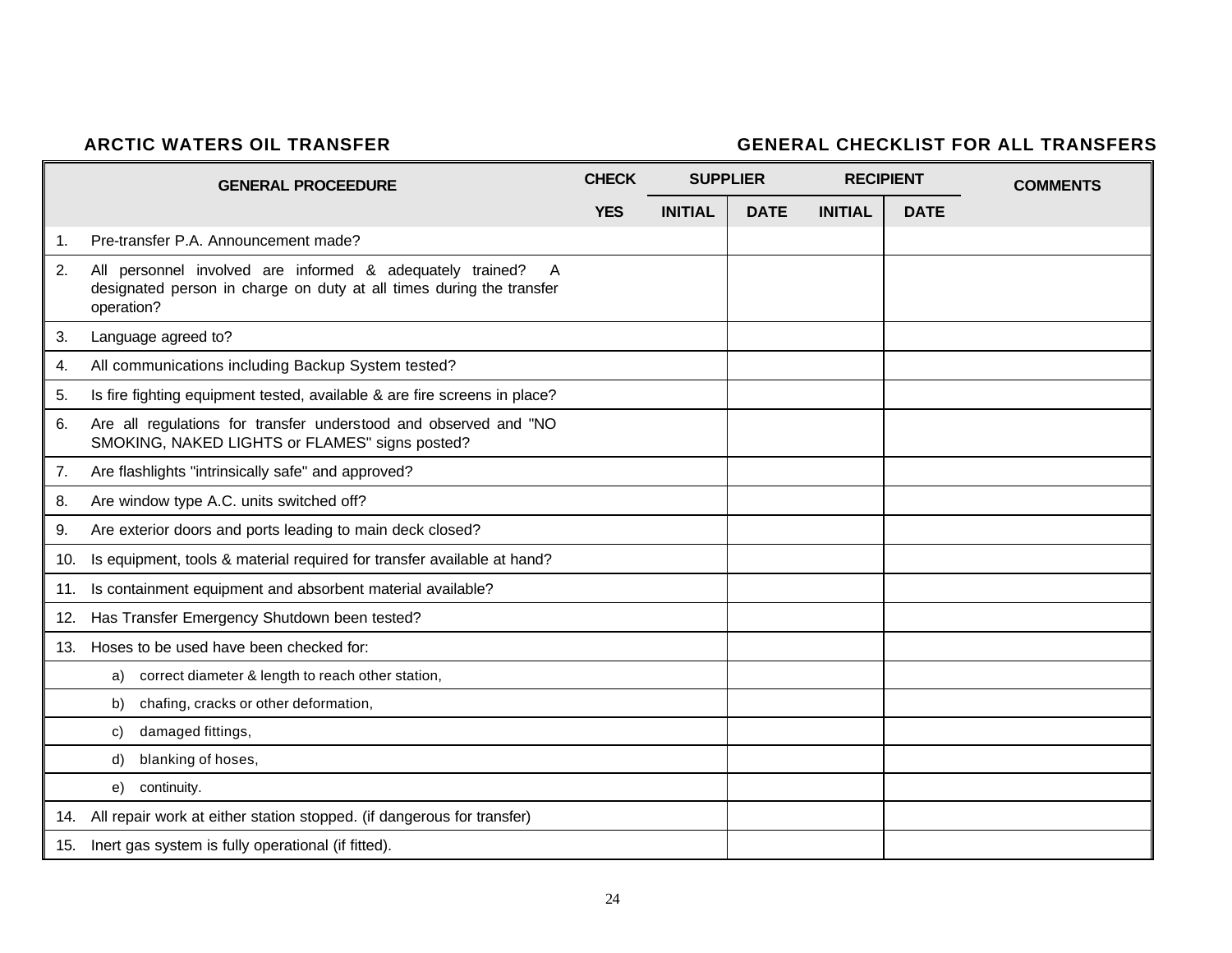|     | <b>GENERAL PROCEEDURE</b>                                            | <b>CHECK</b> | <b>SUPPLIER</b> |             | <b>RECIPIENT</b> |             | <b>COMMENTS</b> |
|-----|----------------------------------------------------------------------|--------------|-----------------|-------------|------------------|-------------|-----------------|
|     |                                                                      | <b>YES</b>   | <b>INITIAL</b>  | <b>DATE</b> | <b>INITIAL</b>   | <b>DATE</b> |                 |
| 16. | Main transmitting aerials and radar scanners are used with due care. |              |                 |             |                  |             |                 |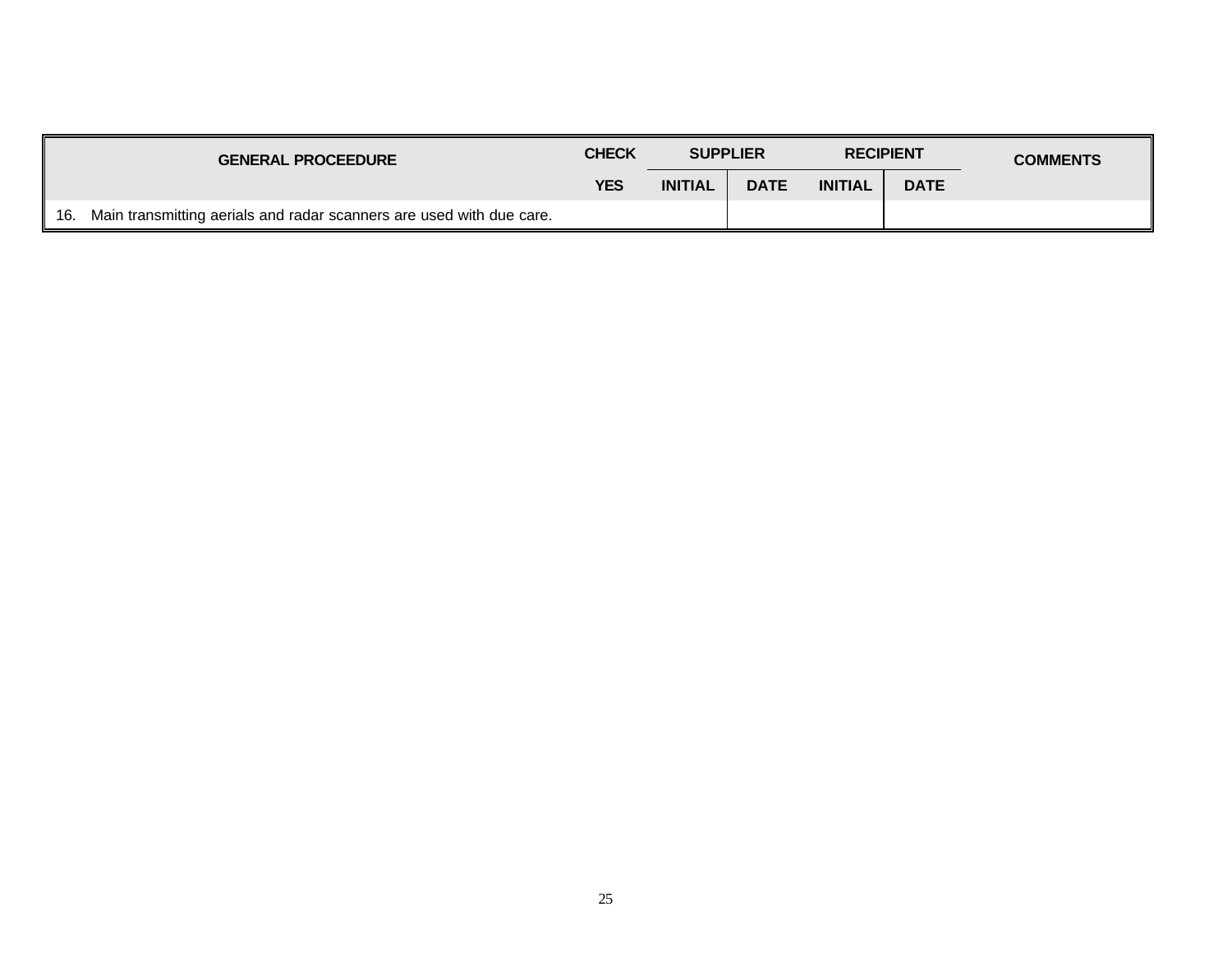# **ARCTIC WATERS OIL TRANSFER GENERAL CHECKLIST FOR ALL TRANSFERS** (Continued)

|     | <b>GENERAL PROCEEDURE</b>                                                                                                                                                         | <b>CHECK</b> |                | <b>SUPPLIER</b> | <b>RECIPIENT</b> |             | <b>COMMENTS</b> |
|-----|-----------------------------------------------------------------------------------------------------------------------------------------------------------------------------------|--------------|----------------|-----------------|------------------|-------------|-----------------|
|     |                                                                                                                                                                                   | <b>YES</b>   | <b>INITIAL</b> | <b>DATE</b>     | <b>INITIAL</b>   | <b>DATE</b> |                 |
|     | 17. All craft alongside are authorised and following hazard warnings, etc.                                                                                                        |              |                |                 |                  |             |                 |
|     | 18. Is hose test certificate or records available for inspection?                                                                                                                 |              |                |                 |                  |             |                 |
|     | 19. Have weather and ice reports been determined?                                                                                                                                 |              |                |                 |                  |             |                 |
| 20. | Are gas concentration accumulations in still air conditions monitored?                                                                                                            |              |                |                 |                  |             |                 |
| 21. | Are all scuppers plugs in place?                                                                                                                                                  |              |                |                 |                  |             |                 |
| 22. | Are main decks free of standing water?                                                                                                                                            |              |                |                 |                  |             |                 |
| 23. | Were manifolds drained before removing blanks?                                                                                                                                    |              |                |                 |                  |             |                 |
| 24. | Are pressure gauges ready and in place?                                                                                                                                           |              |                |                 |                  |             |                 |
| 25. | All sea valves on cargo systems closed?                                                                                                                                           |              |                |                 |                  |             |                 |
| 26. | Are drip cans and trays in place, and empty?                                                                                                                                      |              |                |                 |                  |             |                 |
| 27. | Is lighting adequate for all transfer requirements?                                                                                                                               |              |                |                 |                  |             |                 |
| 28. | Is mooring watch being monitored?                                                                                                                                                 |              |                |                 |                  |             |                 |
| 29. | Are spill reporting procedures understood?                                                                                                                                        |              |                |                 |                  |             |                 |
| 30. | Are all tank vents free of blockage?                                                                                                                                              |              |                |                 |                  |             |                 |
| 31. | Have Pressure/Vacuum Relief (PVR) valves been checked?                                                                                                                            |              |                |                 |                  |             |                 |
| 32. | Has a post-transfer PA announcement been made?                                                                                                                                    |              |                |                 |                  |             |                 |
| 33. | Are International signals being displayed? (if required)                                                                                                                          |              |                |                 |                  |             |                 |
| 34. | Has a written procedure and the sequence of the transfer been agreed<br>upon?                                                                                                     |              |                |                 |                  |             |                 |
|     | 35. Is there a clear understanding of the watch and shift arrangement?                                                                                                            |              |                |                 |                  |             |                 |
| 36. | Will there be sufficient personnel available at all times to monitor the<br>transfer operation, tend cargo hose and mooring lines and take<br>appropriate action in an emergency? |              |                |                 |                  |             |                 |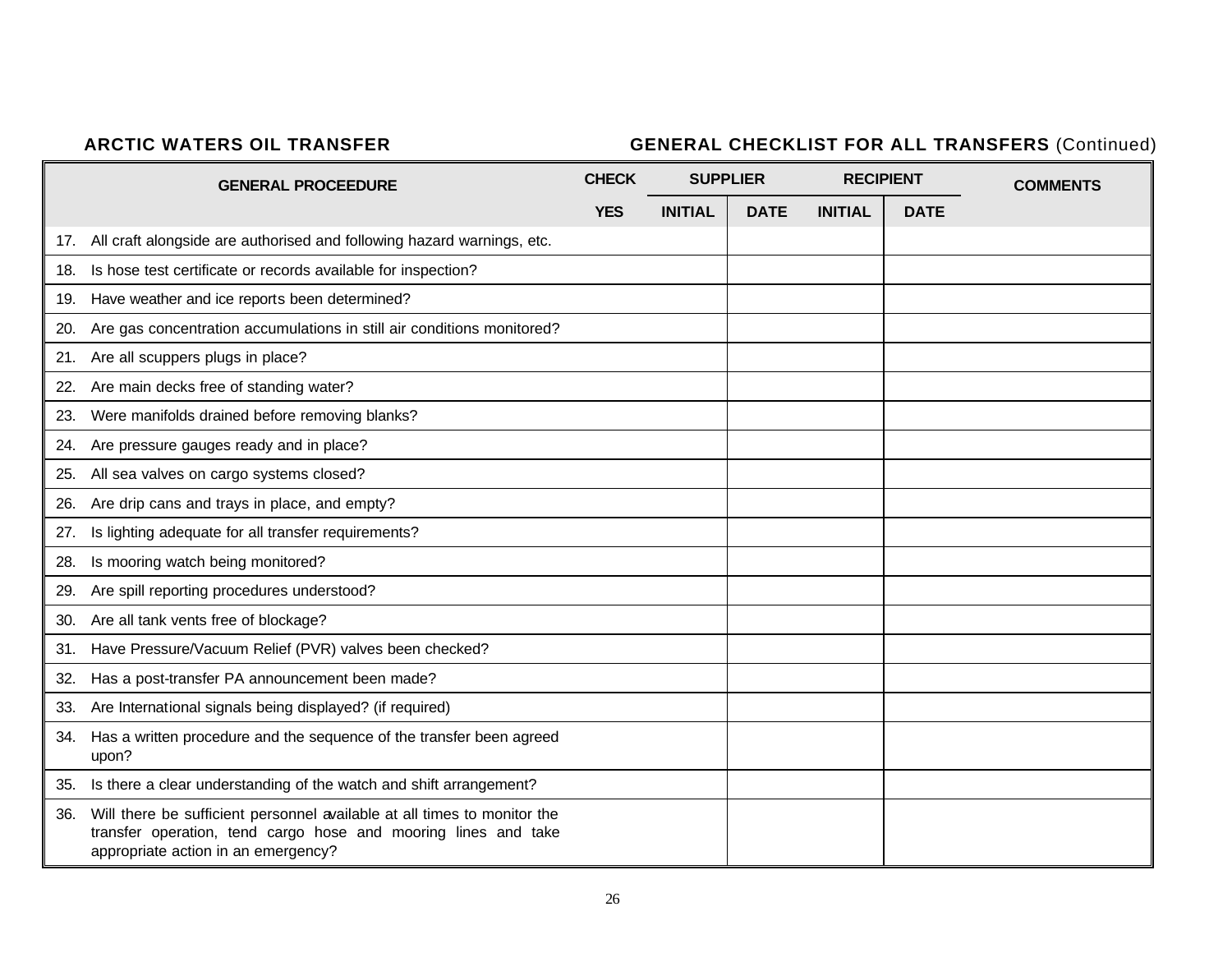#### **ARCTIC WATERS OIL TRANSFER CHECKLIST FOR SHIP TO SHIP TRANSFERS**

|                | <b>SHIP to SHIP - PROCEEDURE</b>                                                                                   | <b>CHECK</b> |                | <b>SUPPLIER</b><br><b>RECIPIENT</b> |                |             | <b>COMMENTS</b> |
|----------------|--------------------------------------------------------------------------------------------------------------------|--------------|----------------|-------------------------------------|----------------|-------------|-----------------|
|                |                                                                                                                    | <b>YES</b>   | <b>INITIAL</b> | <b>DATE</b>                         | <b>INITIAL</b> | <b>DATE</b> |                 |
| 1.             | Has the General Checklist for All Transfers been completed?                                                        |              |                |                                     |                |             |                 |
| 2.             | Are the primary and secondary fenders in place?                                                                    |              |                |                                     |                |             |                 |
| 3.             | (a) Have the tanks, pipeline and valves been set to accept transfer?<br>(b) Are the first tank(s) and valves open? |              |                |                                     |                |             |                 |
| 4.             | Are all other tank valves closed and set for normal operation?                                                     |              |                |                                     |                |             |                 |
| 5.             | Are valves not being used, shut and blanked on the manifold?                                                       |              |                |                                     |                |             |                 |
| 6.             | Are the transfer hoses adequately supported & properly connected?                                                  |              |                |                                     |                |             |                 |
| 7 <sub>1</sub> | Are all connections checked for leaks?                                                                             |              |                |                                     |                |             |                 |
| 8.             | Are regular checks of the water around vessels for evidence of<br>leakage, being made?                             |              |                |                                     |                |             |                 |
| 9.             | Are regular checks on the hose pressure being made to ensure that<br>the recommended pressure is not exceeded?     |              |                |                                     |                |             |                 |
| 10.            | Are tank monitoring / sounding / ullage measurement procedures in<br>place?                                        |              |                |                                     |                |             |                 |
| .11            | Will the transfer be shut down if the vessel movement becomes<br>excessive?                                        |              |                |                                     |                |             |                 |
|                | 12. Are vessel's engines on Standby?                                                                               |              |                |                                     |                |             |                 |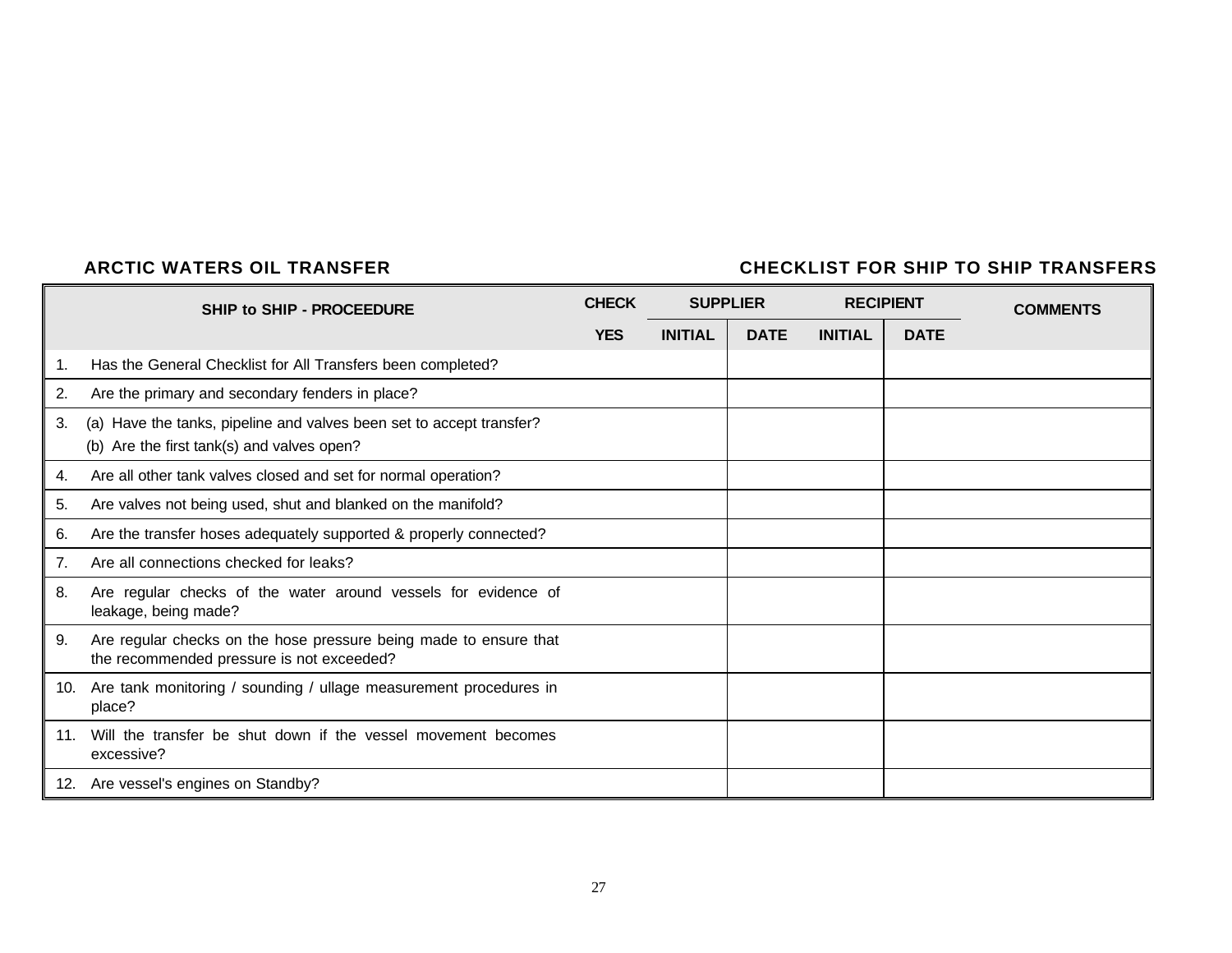### **ARCTIC WATERS OIL TRANSFER CHECKLIST FOR SHIP TO SHORE TRANSFERS**

|     | <b>SHIP to SHORE - PROCEEDURE</b>                                                  | <b>CHECK</b> |                | <b>SUPPLIER</b> |                | <b>RECIPIENT</b> | <b>COMMENTS</b> |
|-----|------------------------------------------------------------------------------------|--------------|----------------|-----------------|----------------|------------------|-----------------|
|     |                                                                                    | <b>YES</b>   | <b>INITIAL</b> | <b>DATE</b>     | <b>INITIAL</b> | <b>DATE</b>      |                 |
| 1.  | Has the General Checklist for All Transfers complete?                              |              |                |                 |                |                  |                 |
| 2.  | Are all vehicles outside the agreed safe distance?                                 |              |                |                 |                |                  |                 |
| 3.  | Are the emergency towing wires in place?                                           |              |                |                 |                |                  |                 |
| 4.  | Is the vessel ready to move under its own power immediately?                       |              |                |                 |                |                  |                 |
| 5.  | Has a hose drainage plan been agreed upon?                                         |              |                |                 |                |                  |                 |
| 6.  | Has the hose string been checked to working pressure?                              |              |                |                 |                |                  |                 |
| 7.  | Is a work boat deployed to check the hose frequently for leaks during<br>transfer? |              |                |                 |                |                  |                 |
| 8.  | Are all transfer associated valves and tanks closed after transfer?                |              |                |                 |                |                  |                 |
| 9.  | Have hoses been purged prior to their return to the vessel?                        |              |                |                 |                |                  |                 |
| 10. | Are hoses and other transfer equipment properly stowed?                            |              |                |                 |                |                  |                 |